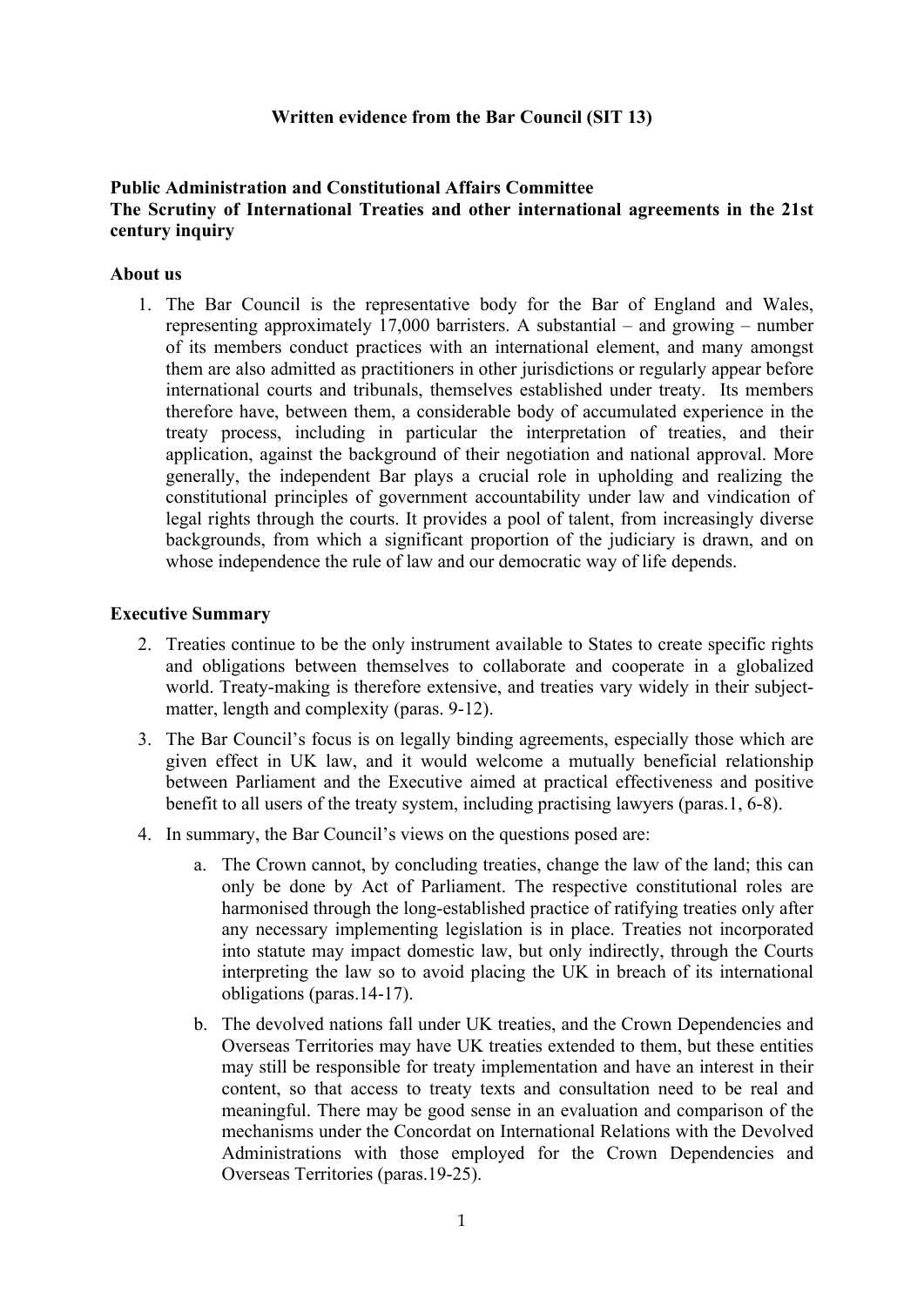- c. The details of how the scrutiny mechanisms available to Parliament under the Constitutional Renewal and Governance Act (CRAG) operate in practice are difficult to identify, as are which parts of the parliamentary machinery are engaged, the division of responsibility between them and their procedures. The Bar Council regards this as inimical to a serious and educated public interest in treaty matters (paras.26-34, 38-39).
- d. It is not evident that any advantage would be obtained by extending CRAG to non-legally binding understandings and exchanges, given their number and functions and the need for confidentiality, though guidance would be welcome on when Parliament could be informed about informal understandings which, although not legally binding, may have significant effects and on any Parliamentary process developed to handle such documents (paras.35-37).
- e. Where legislation is required to implement a treaty, the connection with the underlying treaty should be made clear in any White Paper and/or the explanatory notes to the Bill, and statutory instruments should be laid either in advance of or at the same time as the treaty itself under CRAG (paras.40-47).
- f. Public access to information concerning treaty-making appears adequate. For parliamentary committees, the general principle should be that information capable of being shared is shared as early as possible, subject to necessary safeguards to ensure confidentiality to protect the UK's negotiating position and any other public interest (paras.55-63).
- g. Given the volume and variety of subject-matter of treaties any new treaty scrutiny body should be a joint one of both Houses, to combine experience, avoid duplication, and build specific expertise on treaty questions, and to carry out a triage function to identify those treaties which require detailed scrutiny and those which do not (paras.64-65).
- 5. To be properly effective, any proposals for revised scrutiny procedures should be informed by:
	- a. An empirical study of contemporaneous UK treaty-making (covering e.g. its volume, the different types of treaty involved, and their subject areas) (paras.12, 27).
	- b. A comparative study of current treaty scrutiny practices in Parliament with recommendations for its rationalisation (para.33).
	- c. A study of treaty scrutiny processes in other countries, especially common law jurisdictions (para.66).

# **Introduction**

6. In international law 'treaty' is simply a term of art denoting legally binding international agreements cast in written form.<sup>1</sup> Many different titles are employed in international practice, but the title given to a particular instrument has on its own no effect on its status.<sup>2</sup> This evidence will use the term 'treaty' throughout to refer to

<sup>&</sup>lt;sup>1</sup> Vienna Convention on the Law of Treaties, 1969, Article 2(a); oral treaties are theoretically possible but highly exceptional.

<sup>&</sup>lt;sup>2</sup> Ibid. For a listing of treaty titles that have been employed in international practice, see Aust, Modern Treaty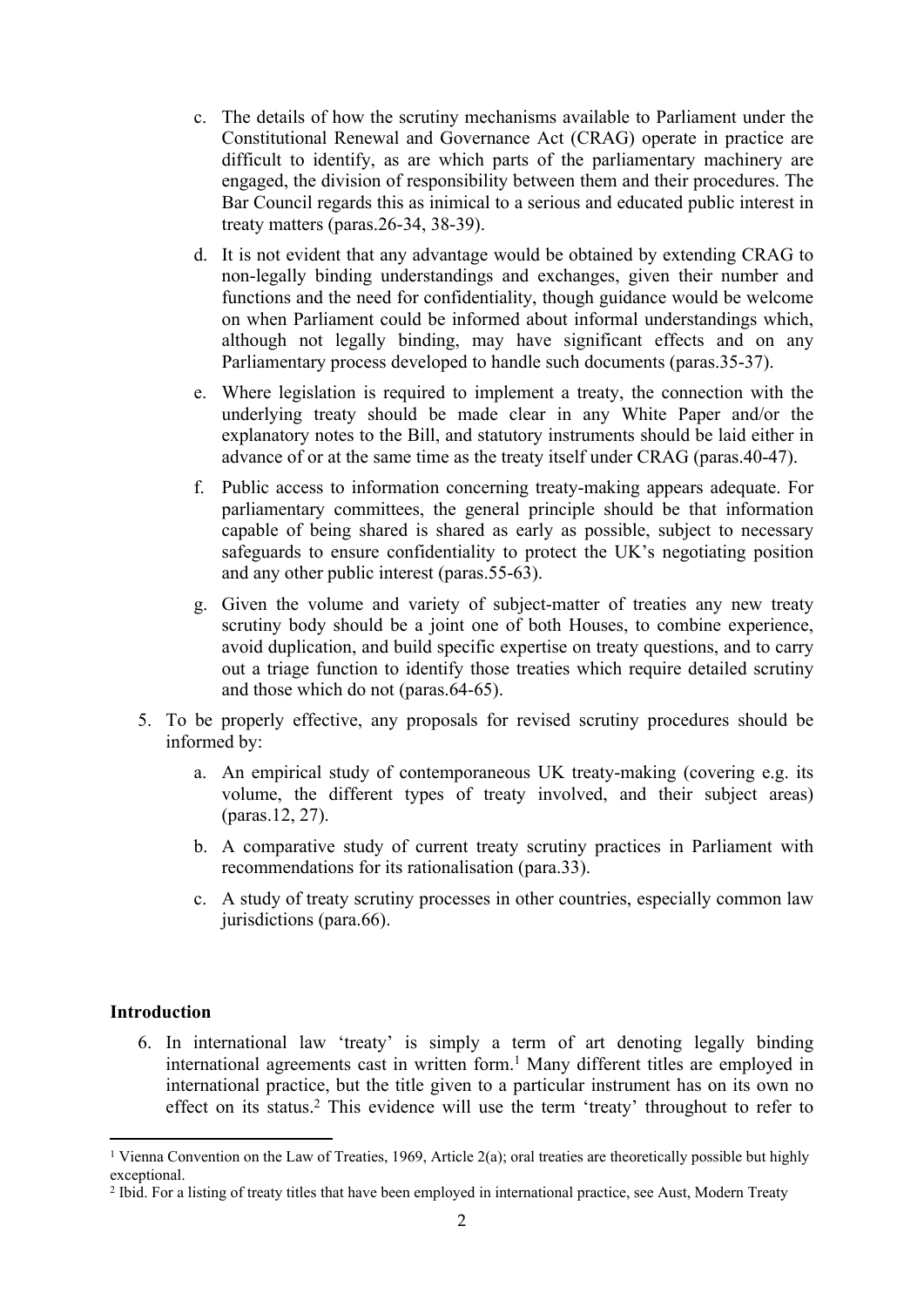international agreements of all kinds, but will preserve an important distinction of principle between treaties, properly so called, and on the other hand informal intergovernmental understandings and exchanges which are not intended to be legally binding.

- 7. The Bar Council recognizes that treaty-making is simply one facet of the formation and execution of foreign policy and, as such, is subject to whatever processes are in operation for accountability to Parliament for the exercise by Ministers and their Departments of the relevant elements of the Royal Prerogative. The Bar Council would welcome the development of a mutually beneficial relationship between Parliament and the Executive in the treaty field, which, in its view, would be in keeping with modern conceptions of the rule of law. Such a relationship should aim to be feasible and effective in practice and should be designed to bring positive benefit to all users of the treaty system, including practising lawyers. But the Bar Council will refrain from comment on the broader policy aspects, as they extend well beyond its own sphere of responsibility and expertise.
- 8. The comments that follow will base themselves around the fundamental constitutional principle that, in respect of international law arising out of treaty, the United Kingdom has a 'dualist' system, i.e., that the Crown cannot, by concluding treaties, change the law of the land, which can only be done through Parliament. In other words, whatever its subject-matter, and whatever the process of its negotiation and conclusion, a treaty cannot, of itself, take effect in the law of the United Kingdom except as may have been permitted or required by statute.<sup>3</sup> The Bar Council's particular interest is in treaties that are to be given effect in UK law – either through legislation enacted to modify UK law so as to enable relevant aspects of the regime of the treaty to be applied, or (should Parliament so choose) by incorporating provisions of the treaty itself directly into UK law. It notes that, when Parliament has done the latter, what the Courts will give effect to is the terms of the legislation, not those of the treaty as such.<sup>4</sup> And, beyond that, an unincorporated treaty only has limited secondary effect, to the extent that the Courts will apply a presumption in favour of interpreting statutes (and common law) in a way which will not place the UK in breach of its international obligations, though subject always to the terms of the statute itself.<sup>5</sup> But it remains a matter of general public interest that treaties concluded by the UK should be properly understood in themselves and in their effects. The Bar Council therefore has a broader interest in all UK treaties, even those the implementation of which does not require legislative action.

# **1) ROLE AND PURPOSE OF INTERNATIONAL TREATIES/AGREEMENTS**

# **Question 1: What roles and functions do treaties and international agreements perform in the 21st century?**

9. The treaty continues to be the only instrument available to States who wish to create specific rights and correlative obligations as between themselves under international

Law and Practice (3rd ed.,2013) ("Aust") 22-4.

<sup>&</sup>lt;sup>3</sup> Under the alternative 'monist' system (which operates in many of the UK's close partners, though not by and large in the common-law world), treaties, once formally approved by the State, take effect automatically in national law, sometimes even taking precedence over ordinary statute law, and such States usually have treaty approval processes that have been developed accordingly.

<sup>4</sup> *Thomas v Baptiste* [2000] 2 AC 1 at p.23.

<sup>5</sup> *R v Lyons* [2003] 1 AC 976 at paras.27-28.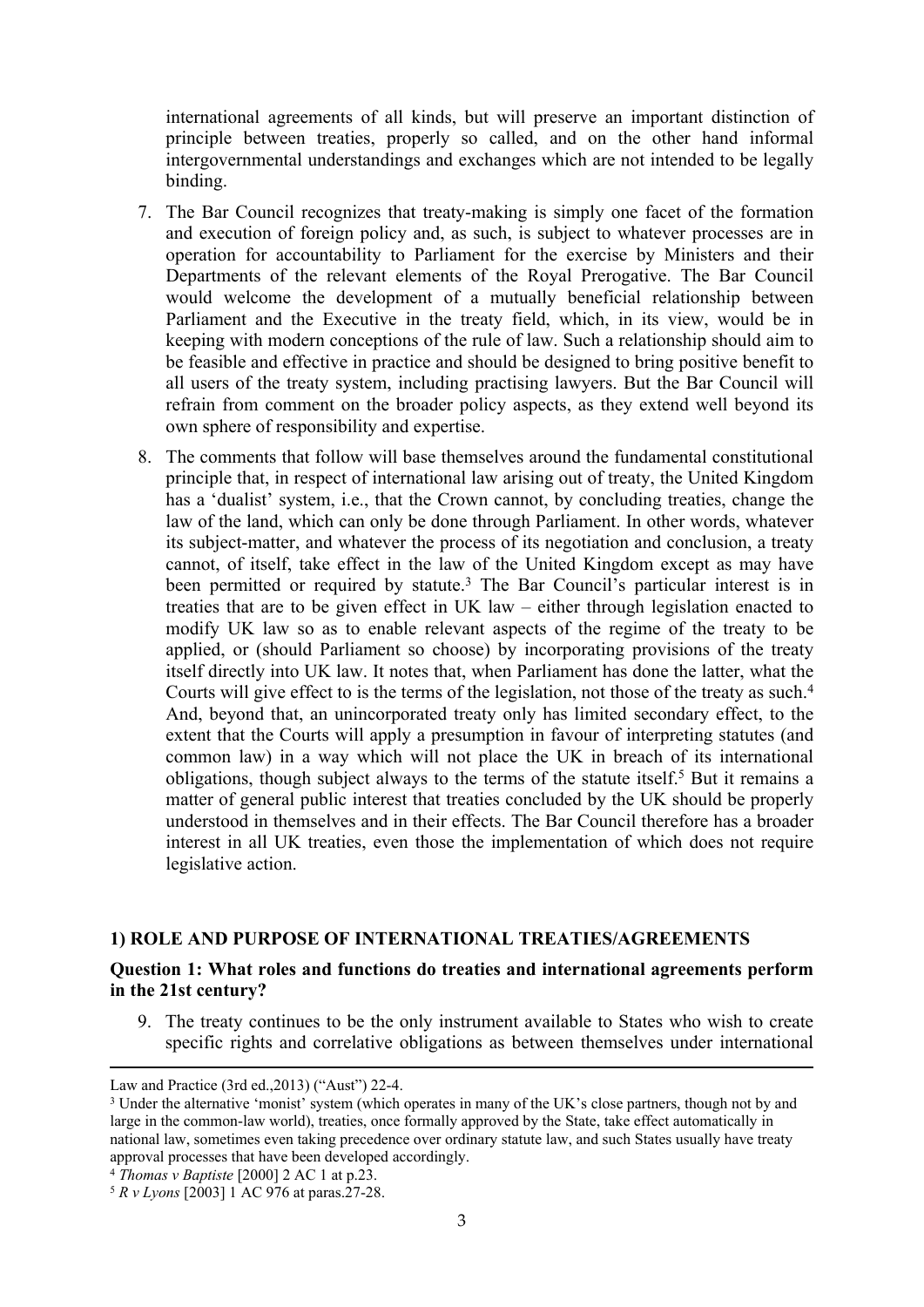law, whether globally, or bilaterally (as between one State and another), or in any multilateral formation or combination between the two. There is no prospect of this role being superseded by other forms of international cooperation. Even where States wish to establish between themselves advanced forms of collaboration that involve the creation of supranational organs endowed with law-making or other compulsory powers, as in the case of the European Union or the United Nations Security Council, the legal basis for doing so invariably rests on a treaty or treaties. And the founding treaty or treaties will then define the specific powers being so conferred on the international organ.

- 10. It is now recognized, in addition, that international organizations of all kinds also possess treaty-making power, within the scope of their functions,<sup>6</sup> and treaty-making by the leading international organizations has grown in importance, including in the creation of legal relations between international organizations and third States, as well as with their own Member States.
- 11. The current volume of treaty-making on the international scene is very substantial. The UN Treaty Series<sup>7</sup> contains, year on year, some 400 items. UK Treaties Online, the official public record maintained by the Foreign, Commonwealth and Development Office (FCDO), refers to some 14,000 treaties to which the UK is or has been a party. Year by year, the annual numbers of new treaties published in the UK Treaty Series and Miscellaneous or Country Series amounts on average to some 50.<sup>8</sup> This is a reflection of globalization in a world of interdependent States, and the need it brings for States to collaborate and cooperate across a wide variety of subject-matters, which are too numerous and disparate to list, but range from global efforts to combat climate change or drugs trafficking to the situation-specific minutiae of visas, or crossborder tax or social security arrangements.
- 12. The only realistic working assumption must therefore be that the treaty will continue, as in the past, to serve a kaleidoscopic variety of purposes and functions, and will, accordingly, continue to vary significantly in terms of complexity and length.<sup>9</sup> These features of treaties and treaty-making in the 21st century will necessarily have an effect on the structure and design of effective mechanisms for treaty scrutiny at the national level. Further analysis of the implications of the bald figures in paragraph 11 above would be greatly enhanced by a proper empirical study of contemporaneous UK treaty-making; to the knowledge of the Bar Council, no such study exists. The Bar Council strongly encourages the Committee to procure a study of this type, perhaps jointly by the House of Commons Library and the FCDO's Treaty Section, setting out what has happened in practice, say over the most recent five-year period, and designed to bring out its volume, the different types of treaty involved, their subject areas, and their substance. Without empirical information of that kind, it may prove difficult to conceive to best effect a realistic and durable Parliamentary role. Some initial suggestions are at paragraphs 64-65 below.

<sup>6</sup> Vienna Convention on the Law of Treaties between States and International Organizations or between International Organizations, 1986.

<sup>7</sup> The record maintained by the UN Secretariat of treaties registered with it by Member States as required under Article 102 of the UK Charter. The series is freely available online.

<sup>&</sup>lt;sup>8</sup> The numbers fluctuate from year to year, and can for example be affected by specific circumstances such as the withdrawal of the UK from the EU.

<sup>9</sup> The UN Convention on the Law of the Sea 1982 has 320 articles and nine separate annexes. Free trade agreements and their annexes and schedules typically run to several hundred pages. For example, the Agreement on Trade Continuity with Canada runs to 109 pages and CETA, which it incorporates by reference, runs to 1057 pages in the full version published on EurLex.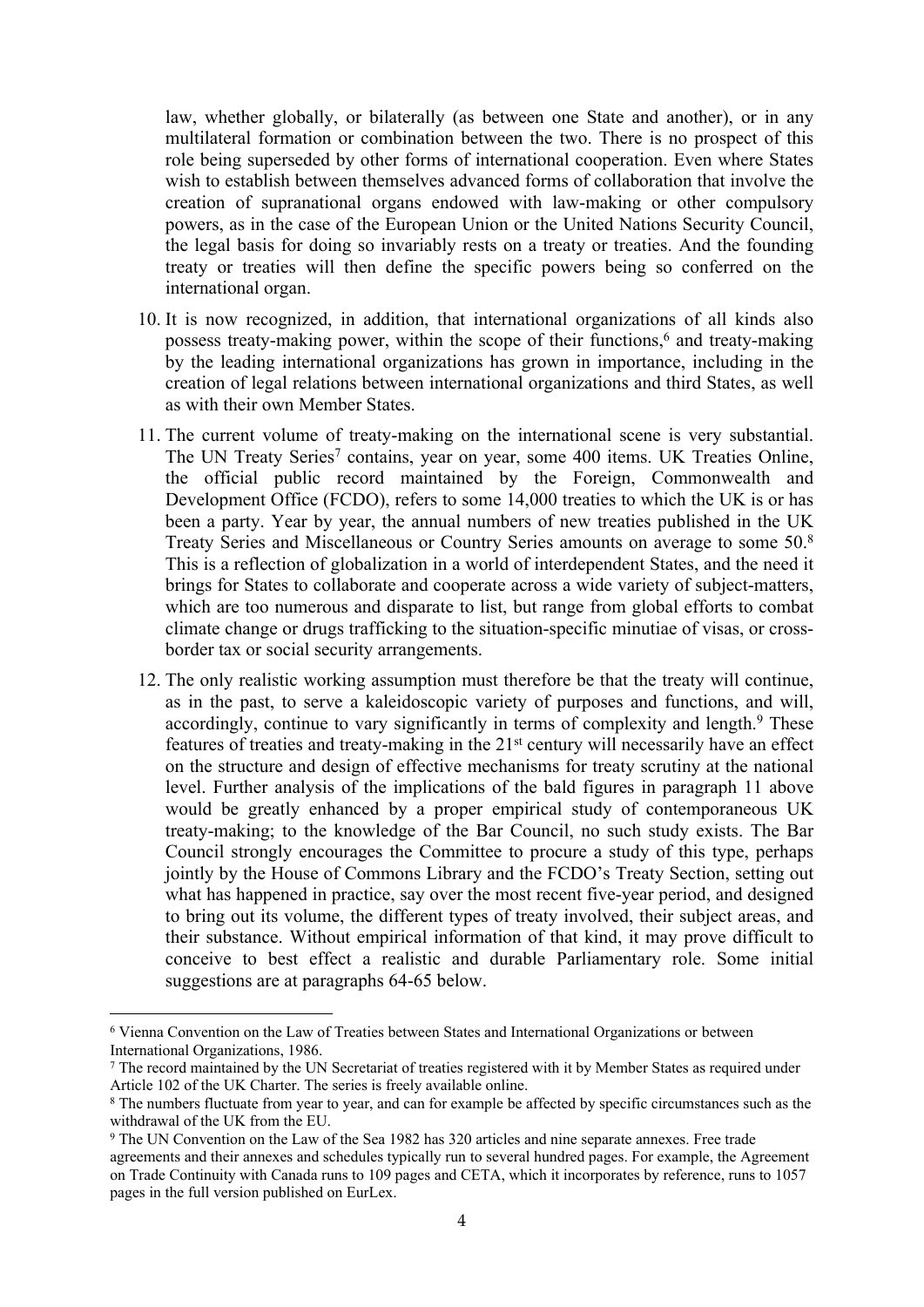# **2) CONSTITUTIONAL RELATIONSHIPS**

# **Question 2: Where should the balance lie between Parliament and Government in developing, agreeing and implementing international treaties?**

13. The Bar Council will not attempt a response to this question, which it regards as lying beyond its own sphere of responsibility and expertise (see paragraph 3 above).

### **Questions 3: To what extent is there a tension between the sovereignty of Parliament and the ability of the Government to sign treaties that require or constrain future legislative changes, and what can be done to resolve any such tension?**

- 14. One characteristic of the dualist system (paragraph 3 above) is that the Crown cannot, by concluding treaties, either require Parliament to enact new legislation or amend or repeal existing legislation, or constrain it from doing so, even where such action (or inaction) by Parliament would be necessary to enable the UK to comply in full with its treaty commitments.
- 15. This limitation on the Crown's treaty-making power has recently been confirmed by the Supreme Court in *Miller (No.1).*<sup>10</sup> At the level of basic principle, the Supreme Court reaffirmed that "[a]*n important aspect of the fundamental principle of parliamentary sovereignty is that primary legislation is not subject to displacement by the Crown through the exercise of its prerogative powers*" (§25) and that "*the Crown cannot through the use of its prerogative powers … change domestic law in any way without the intervention of Parliament*" (§33).
- 16. Precisely because the Government's entry into a treaty does not of itself effect any change in domestic law, there is a theoretical possibility of treaty commitments being assumed which cannot be fully implemented in law, potentially bringing the UK into breach of its international obligations.<sup>11</sup> To guard against that risk, there has emerged a long-established practice that the Government will not give the UK's formal consent to be bound by a treaty requiring legislation to give it effect in domestic law, until that legislation has been enacted by Parliament. This practice is reflected in the FCDO's *Treaties and Memoranda of Understanding (MOUs): Guidance on Practice and Procedures* (2013).<sup>12</sup> In some instances, the Government has been required significantly to delay ratification of international treaties because Parliament has not enacted the necessary implementing legislation.<sup>13</sup>

<sup>10</sup> *R (Miller) v Secretary of State for Exiting the European Union* [2017] UKSC 5, [2018] AC 61.

<sup>&</sup>lt;sup>11</sup> Under international law, a State is not entitled to invoke provisions of its domestic law as a defence for failure to abide by treaty obligations: Vienna Convention on the Law of Treaties 1969, Article 27 and the International Law Commission's Articles on the Responsibility of States for Internationally Wrongful Acts 2001, Article 3. The need for a State to bring its internal law into conformity with treaty obligations is the reason that ratification is a separate stage of the treaty-making process from signature: see Sir Robert Jennings and Sir Arthur Watts KCMG QC, *Oppenheim's International Law: Volume 1 — Peace* (9th ed, OUP, 2008), §602.

<sup>12</sup> Available at: [https://www.gov.uk/government/publications/treaties-and-mous-guidance-on-practice-and](https://www.gov.uk/government/publications/treaties-and-mous-guidance-on-practice-and-procedures)[procedures.](https://www.gov.uk/government/publications/treaties-and-mous-guidance-on-practice-and-procedures) See p.6: "*Accordingly, if domestic legislation is required to enable the UK to give effect to its* obligations under a treaty, the legislation should be in place **before** the treaty comes into force, so that the two can come into operation at the same time. It is FCDO practice, therefore, to insist that any necessary UK legislation, i.e. an Act or Order-in- Council, must be in place before a treaty is ratified or acceded to" (emphasis in original). See also *Satow's Diplomatic Practice* (7th ed, OUP, 2016), Book VII: Treaties and Treaty-Making, §34.7, describing it as a "firm rule."

<sup>&</sup>lt;sup>13</sup> For example, the UK signed the First and Second Additional Protocols to the 1949 Geneva Conventions on 12 December 1977; however, it ratified those Protocols only on 28 January 1998, following the enactment of the Geneva Conventions (Amendment) Act 1995.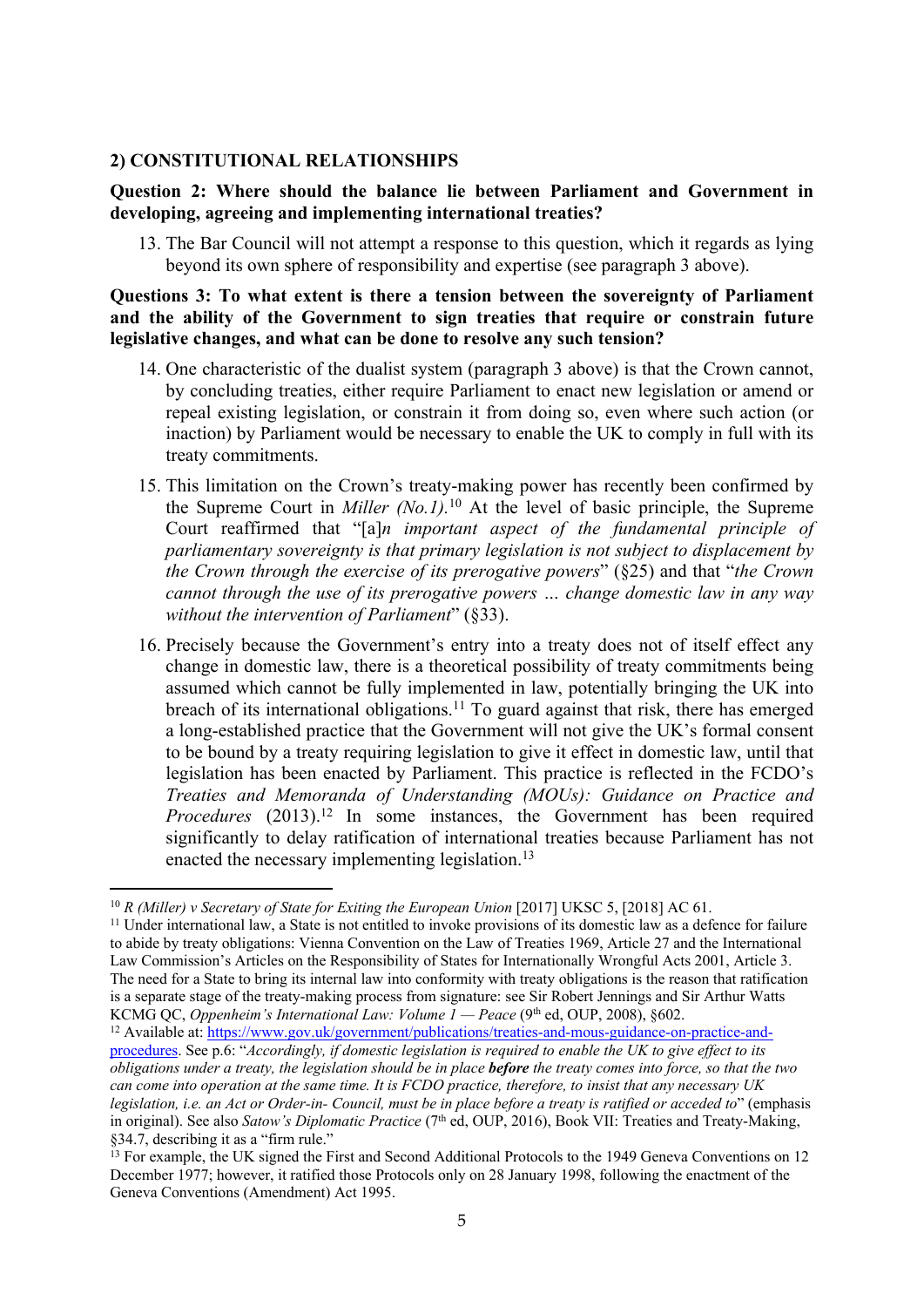- 17. This practice effectively harmonises Parliament's legislative function and the Government's treaty-making powers by ensuring that the UK is able to fulfil its treaty obligations from the moment they become legally binding on it. It cannot, however, entirely eliminate the risk of domestic legislation not permitting full effect to be given to the UK's treaty obligations. A risk of that kind would come into play, for example, if Parliament had not chosen to enact the terms of the treaty directly into law, and if it later emerged over time that the proper interpretation of the treaty differed from what had been assumed at the time of ratification. In such a case, however, it is difficult to imagine that any degree of parliamentary scrutiny at the time of ratification could offer an absolute guarantee against misalignment of the UK's international obligations and its domestic law.<sup>14</sup>
- 18. Questions arising from treaties not requiring implementing legislation and/or ratification are addressed below, at paragraphs 26 and 44.

# **Question 4: What role should devolved governments and legislatures, Crown Dependencies and Overseas Territories have in relation to international treaties and arrangements?**

19. The starting point is that the devolved nations are constitutionally part of the United Kingdom, whereas the Crown Dependencies (CDs), and Overseas Territories (OTs) are not. At the same time, the CDs and OTs are not sovereign States in international law with a treaty-making capacity of their own.<sup>15</sup> Under international law, a treaty is binding on each party in respect of its entire territory unless the treaty provides otherwise.<sup>16</sup> This means that all UK treaties automatically extend to the entire UK, including therefore the devolved nations. In respect of the OTs and CDs, by contrast, the UK's standing practice is that UK treaties will not apply to an OT or CD unless the treaty in question has been expressly extended to it at the time of conclusion (or later, if the terms of the treaty so permit). The consequence of this somewhat complicated situation is that, while necessary legislative action of the kind described at paragraph 16 above may fall within the province of the devolved nations or that of the CDs or OTs, it is the UK that will remain internationally responsible in law for any breach of the treaty which may arise.<sup>17</sup> Thus the devolved nations, CDs or OTs have an important practical role in both the implementation of the UK's treaty obligations and their observance. They may also have an interest or stake in the matters of international policy at play.

# Devolved nations

20. Under the devolution settlement, the UK Government retains responsibility for international relations. In particular, the Foreign Secretary has "overall responsibility for concluding treaties and other international agreements on behalf of the United Kingdom."<sup>18</sup> This is reflected in the legislative framework, under which the conduct of

<sup>14</sup> For example, in *R (Steinfeld) v Secretary of State for the International Development* [2018] UKSC 32, [2020] AC 1, the Supreme Court declared that, to the extent that they precluded different sex couples from entering into a civil partnership, sections 1 and 3 of the Civil Partnership Act 2004 were incompatible with the UK's treaty obligations under Article 14, taken in conjunction with Article 8, of the European Convention on Human Rights. Parliament rectified this incompatibility by enacting the Civil Partnerships, Marriages and Death (Registration etc) Act 2019.

<sup>&</sup>lt;sup>15</sup> Aust, p.63 (Scotland and Northern Ireland) and p.68 (overseas territories).

<sup>16</sup> VCLT Article 29.

<sup>&</sup>lt;sup>17</sup> See International Law Commission's Draft Articles on the Responsibility of States for Internationally Wrongful Acts, Article 4(1).

<sup>&</sup>lt;sup>18</sup> Memorandum of Understanding and Supplementary Agreements between the UK Government, the Scottish Ministers, the Welsh Ministers, and the Northern Ireland Executive Committee, October 2013, Concordats on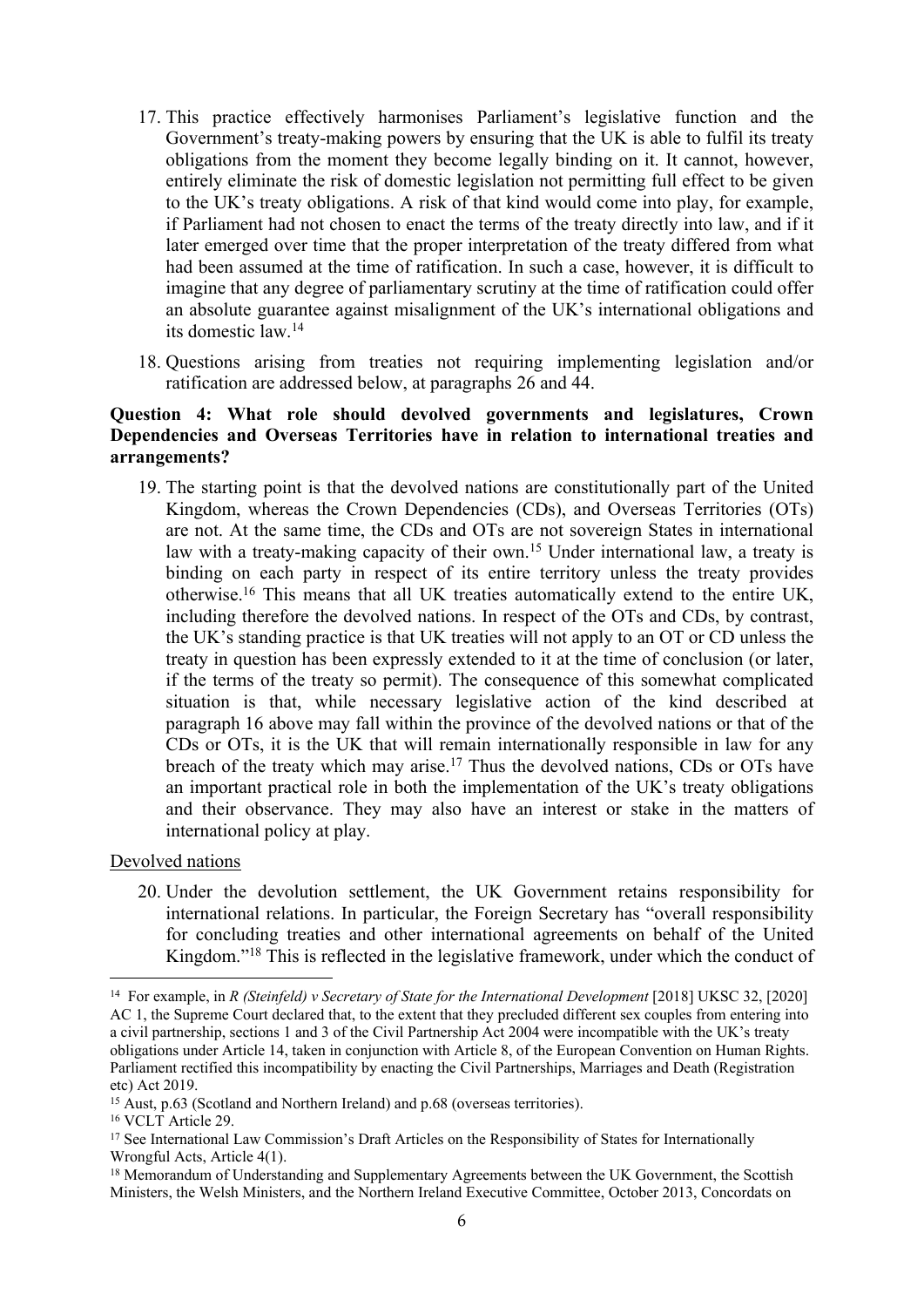international relations is a reserved matter (Scotland and Wales) or excepted matter (Northern Ireland), whereas the observance and implementation of international obligations are not.<sup>19</sup>

- 21. The division of responsibilities between the UK Government and the devolved nations is addressed in the Concordat on International Relations, a non-binding arrangement accompanying the 2013 Memorandum of Understanding between the UK Government and the devolved administrations, which stipulates, *inter alia*, that the former will:
	- a. consult the devolved administrations about the UK's negotiating position as regards both devolved matters and non-devolved matters that impact upon devolved matters;<sup>20</sup>
	- b. formally notify the devolved administrations of any new international commitment relating to devolved matters as soon as the instrument is concluded, so as to allow the devolved legislature to adopt any necessary legislation; $21$  and
	- c. consult and agree implementation proposals with the devolved administrations where an international obligation is to be implemented by UK legislation.<sup>22</sup>
- 22. The Bar Council shares the view that if consultation processes exist, they should be real and meaningful, and should ideally take place both at the inter-governmental and the inter-parliamentary level.<sup>23</sup> While noting that the Concordat provides the relevant framework for that process,  $24$  the Bar Council is not in a position to comment on whether the process has worked satisfactorily in practice, and can therefore see good sense in the suggestion for a re-evaluation of the existing mechanisms, and in particular of whether there is any need for a more formalised and prescriptive procedure, with precise timelines applying to individual steps (as in the case of the OT/CD consultation process, discussed below). The Bar Council also sees sense in the suggestion that devolved institutions should where possible and practicable have early access to treaty texts, rather than having to wait upon the treaty's formal signature or conclusion.<sup>25</sup>

# OTs and CDs

23. The UK Government is responsible for the external relations of the OTs and CDs,<sup>26</sup> and, as indicated above, neither  $\overline{OTs}$  nor  $\overline{CDs}$  can enter into treaties in their own right<sup>27</sup>

International Relations ("the Concordat"), D1.3 (Scotland), D2.3 (Wales), D3.3 (Northern Ireland). <sup>19</sup> Scotland Act 1998, s. 30(1) and Schedule 5, para. 7(1); Northern Ireland Act 1998, s. 4(1) and Schedule 2, para. 3; Government of Wales Act 2006, s. 108A and Schedule 7A, Part I, para. 10; *In re UK Withdrawal from the European Union (Legal Continuity) (Scotland) Bill* [2018] UKSC 64, [2019] AC 1022, § 30. See also See *R (Miller) v Secretary of State for Exiting the European Union* [2017] UKSC 5, [2018] AC 61, §129. The UK Government retains the power to ensure that the devolved administrations do not act in a manner that is incompatible with the UK's international obligations: see further FCDO's *Treaties and Memoranda of Understanding (MOUs): Guidance on Practice and Procedures* (2013), fn.6.

<sup>20</sup> Concordat, D4.5 (Common Annex).

<sup>21</sup> Concordat, D4.8 (Common Annex).

<sup>22</sup> Concordat, D4.10 (Common Annex). Under normal circumstances, HMG will not ask Westminster to legislate in any area of devolved competence without the agreement of the relevant administration: D4.11.

<sup>&</sup>lt;sup>23</sup> House of Lords, International Agreements Sub-Committee, 11<sup>th</sup> Report of Session 2019-2021, *Treaty scrutiny: working practices*, 20 July 2020, §§51-52. See also House of Lords, Select Committee on the Constitution, *Parliamentary Scrutiny of Treaties*, 20<sup>th</sup> Report of Session 2017-2019, 30 April 2019, §§140-141 and 156.

<sup>24</sup> HMG, *Government Response to the House of Lords International Agreements Sub-Committee Report: Treaty Scrutiny, Working Practices*, 25 September 2020, p.3.

<sup>25</sup> As suggested by the House of Lords, European Union Committee, 42nd Report of Session 2017-2019, *Scrutiny of international agreements: lessons learned*, 27 June 2019, §49.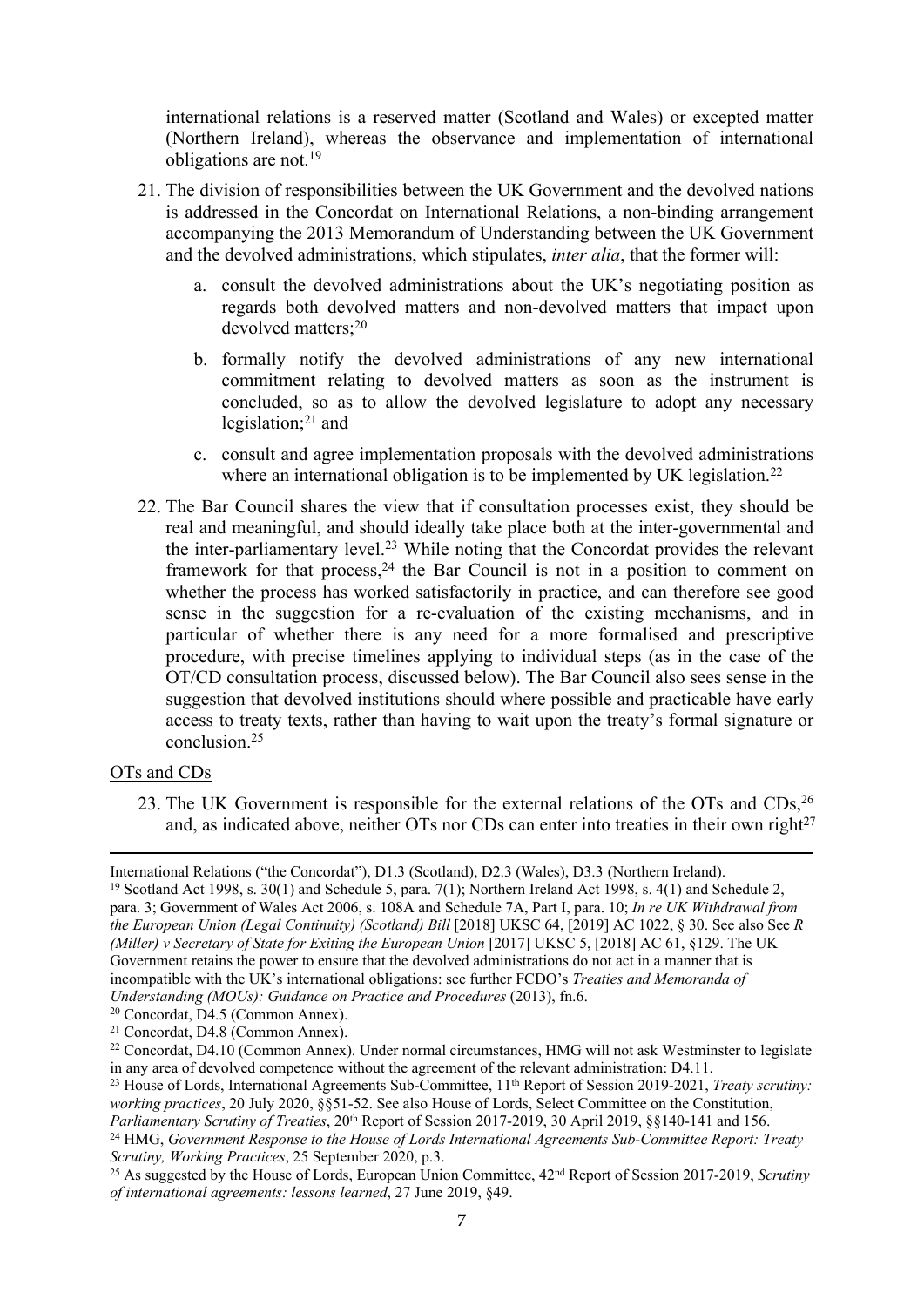. Instead, HMG's long-standing practice is to extend the application of a treaty to OTs and CDs by way of specific declaration.<sup>28</sup> A treaty will generally not be extended unless the OT or CD consents,  $29$  and it will often, depending on the subject-matter, be for the OT or CD to pass whatever implementing legislation may be required. Otherwise, the UK Parliament will legislate for OTs and CDs in general in respect of treaty obligations.<sup>30</sup> In accordance with the FCDO's standard practice,  $31$  this legislation should be in place before a treaty comes into force for that CD or OT. Early consultation with the relevant governments as to the potential extension is therefore crucial, and might, for example, reveal that extension of a treaty would be dependent on the possibility of the UK Government being able to make a reservation<sup>32</sup> adapting its terms.

- 24. The UK Government has a developed consultation process with both OTs and CDs:
	- a. As regards OTs, the FCDO encourages consultation with territory governments during the course of a treaty's negotiation, principally in the form of a consultation paper. If the relevant territory government seeks extension, there are specific steps that the lead government department should undertake to secure it.<sup>33</sup>
	- b. As regards CDs, the process is overseen by the Ministry of Justice as "a matter of essential policy and administration".<sup>34</sup> The specific consultation process is set out in detailed guidance notes, which also require early engagement during the treaty negotiation process.<sup>35</sup>

 $^{29}$ Hendry and Dickson, p.282. In the Cayman Islands, there are constitutional requirements relating to consent to treaties. See Cayman Islands Constitution Order 2009/1379, Schedule 2, Article 55(3): "The Governor shall not enter, agree or give final approval to any international agreement, treaty or instrument that would affect internal policy or require implementation by legislation in the Cayman Islands without first obtaining the agreement of the Cabinet, unless instructed otherwise by a Secretary of State."

<sup>26</sup> Ian Hendry and Susan Dickson, *British Overseas Territories Law* (2nd ed., 2018) ("Henry and Dickson"), pp.279-280; Aust, pp.185-6.

<sup>&</sup>lt;sup>27</sup> Unless expressly authorised to do so by way of an entrustment. General entrustments are in effect in respect of the BVI, Cayman Islands, Monserrat, and Turks and Caicos Islands, and Bermuda: see Hendry and Dickson, p.286.

<sup>28</sup> See Hendry and Dickson, pp. 280-282 (practice for OTs since 1967); see House of Commons Library, *The Crown Dependencies*, Briefing Paper CBP 8611, 5 July 2019, p.19 (practice for CDs since the 1950 Bevin Declaration). This practice constitutes a 'different intention' for the purposes of the default territorial application rule in Article 29 of the Vienna Convention on the Law of Treaties.

<sup>&</sup>lt;sup>30</sup> On occasion, the UK legislates for the OT or CD in respect of treaty obligations: see e.g. State Immunity (Overseas Territories) Order 1979/458.

<sup>31</sup> FCDO's *Treaties and Memoranda of Understanding (MOUs): Guidance on Practice and Procedures* (2013), p.6.

 $32$  A reservation is defined in Article 2(1)(d) of the VCLT as a "unilateral statement, however phrased or named, made by a State when signing, ratifying, accepting, approving or acceding to a treaty, whereby it purports to exclude or modify the legal effect of certain provisions of the treaty in their application to that State". See further *Satow's Diplomatic Practice* (7<sup>th</sup> ed., 2016), §§35.20-35.46. Several significant treaties expressly preclude reservations (e.g. UN Convention on the Law of the Sea 1982, Statute of the International Criminal Court, 1998, Energy Charter Treaty, 1994).

<sup>33</sup> FCO, *Guidelines on extension of treaties to overseas territories*, 19 March 2013, pp.6 (extension on ratification) and 8 (extension after ratification).

<sup>34</sup> HMG, *Government Response to the Justice Select Committee's Report 'Crown Dependencies: developments since 2010'*, March 2014, p.24.

<sup>35</sup> Ministry of Justice, *Annex B: How to Note on the Extension of International Instruments to the Crown Dependencies*.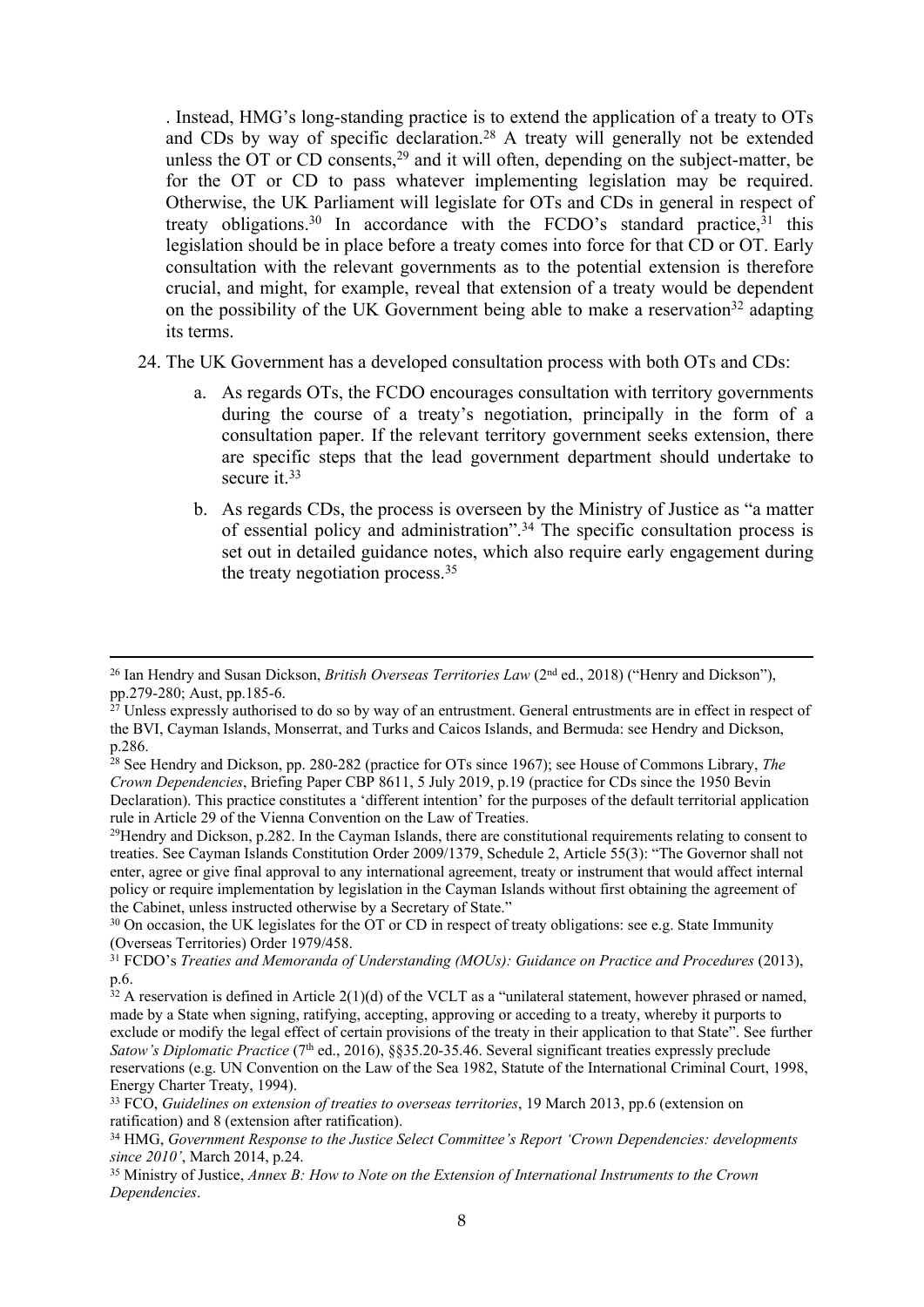25. The Bar Council considers that the existing procedures are consistent with the rule of law, and recommends that they be so managed as to meet the aim of facilitating timely and productive engagement.

# **3) EFFECTIVENESS OF CURRENT SCRUTINY MECHANISMS**

# **Question 5: Does Part 2 of the Constitutional Reform and Governance Act 2010 (CRAG) enable effective parliamentary scrutiny of international treaties and other agreements?**

# **a) Treaties**

- 26. Like the Ponsonby Rule which preceded it, CRAG applies only to treaties which are subject to an act of formal confirmation such as ratification.<sup>36</sup> It does not apply to treaties which enter into force immediately upon signature or exchange. In the absence of empirical information (paragraph 12 above), the Bar Council is unable to assess to what extent the latter category may represent a significant element in UK treatymaking.<sup>37</sup>
- 27. International law allows for the possibility of a treaty being applied provisionally, in full or in part, by the Parties in general, or by some of them individually, even before the treaty's formal ratification and entry into force. This requires the agreement of the treaty parties either within the treaty itself or aliunde; provisional application will however come to an end in respect of a Party if it notifies the other treaty Parties that it does not intend to ratify the treaty.<sup>38</sup> In respect of some UK treaties (notably certain trade agreements taking effect from 1 January 2021), the parties have agreed to their provisional application.<sup>39</sup> The majority of these trade agreements are designed to 'rollover' and maintain certain of the UK's treaty rights and obligations in existence prior to its departure from the European Union, and therefore fresh implementing legislation will not be required to give municipal legal effect to them. The provisional application of such treaties therefore creates little risk of misalignment between the UK's international obligations and its domestic law. Beyond this special case, the Bar Council does not have complete information as to whether provisional application represents a regular feature of UK treaty practice and, if so, on what terms.<sup>40</sup> This is

[http://data.parliament.uk/writtenevidence/committeeevidence.svc/evidencedocument/constitution](http://data.parliament.uk/writtenevidence/committeeevidence.svc/evidencedocument/constitution-committee/parliamentary-scrutiny-of-treaties/written/93385.html)[committee/parliamentary-scrutiny-of-treaties/written/93385.html.](http://data.parliament.uk/writtenevidence/committeeevidence.svc/evidencedocument/constitution-committee/parliamentary-scrutiny-of-treaties/written/93385.html)

<sup>36</sup> See FCDO Note, 'Treaties and Memoranda of Understanding (MOUs): Guidance on Practice and Procedures', p.7: "*all treaties (except those listed below) that are subject to ratification, acceptance, approval, the mutual notification of completion of procedures, or to which the UK intends to accede*". In addition, certain categories of treaties are expressly excluded from the scope of application of CRAG by s.23.

<sup>&</sup>lt;sup>37</sup> Or whether it is confined to less significant treaties; written evidence from Sir Michael Wood to the House of Lords Constitution Committee, para.12,

<sup>&</sup>lt;sup>38</sup> Vienna Convention on the Law of Treaties, Article 25. Provisional application may also come to an end in accordance with any specific agreement as to its duration.

 $39$  See for example the United Kingdom – Turkey Free Trade Agreement, article 13.3(3). Further, for all treaties, once the UK has signed a treaty (even before ratifying it), it is bound under international law to refrain from acts which would defeat the object and purpose of a treaty: Vienna Convention on the Law of Treaties, 1969, Article 18(a).

<sup>&</sup>lt;sup>40</sup> The provisional application of treaties is one of the topics currently the subject of study by the International Law Commission. The UK submitted two comments to the Commission, in 2014 and 2020. In its 2014 comments the UK provided a list of around 74 examples of UK practice provisionally applying bilateral and multilateral treaties dating back to the GATT in 1947. It noted that "*Many of these treaties concern the provision* of air services, where the provisional application of a treaty is generally provided for in a memorandum of *understanding (MoU) and as such is not legally binding. Such MoUs are usually terminated by a subsequent*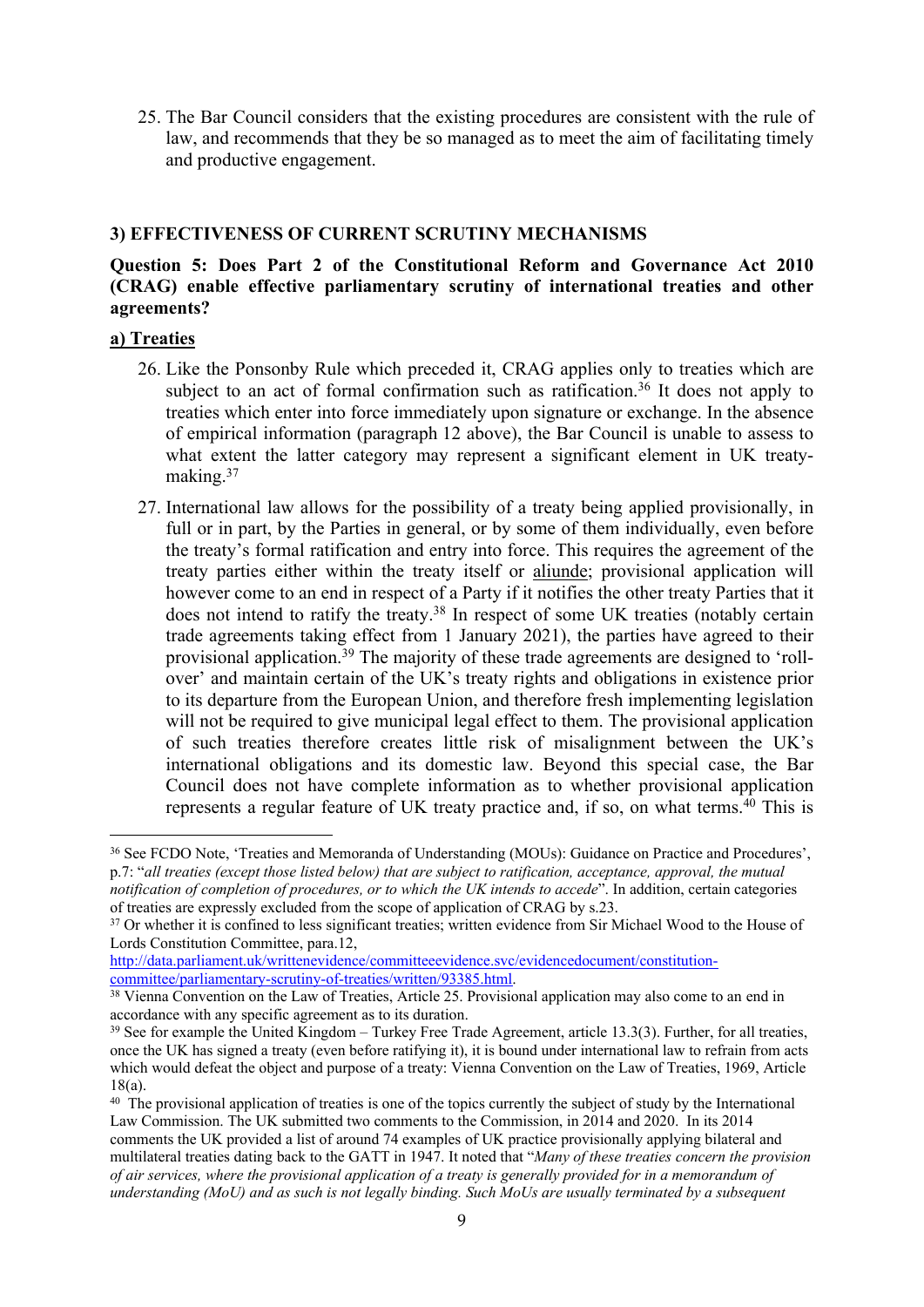one further element that would be clarified by an empirical study of the kind suggested in paragraph 12 above.

- 28. Although CRAG requires treaties to be laid before both Houses of Parliament for a period of 21 sitting days, together with an explanatory memorandum setting out the Government's reasons for seeking ratification, it contains no guidance on the mechanics for treaty scrutiny. This is a matter for Parliament.
- 29. An assessment of whether CRAG enables effective scrutiny of treaties requires a thorough understanding of the relevant Parliamentary mechanics and how these have been functioning in practice.
- 30. The Bar Council understands that many different parts of the Parliamentary machinery (in both Houses) may potentially play a role in scrutinising different treaties. <sup>41</sup> So far as the Bar Council is aware, Parliamentary scrutiny may in principle be achieved through two main routes: through debates (via various avenues, not all of which would secure a vote on ratification<sup>42</sup>) and through the work of Parliamentary committees. In practice, so the Bar Council understands, debates on treaties rarely take place on the floor of either House outside the EU context, and Committees have played a more significant role.
- 31. However, it has proved notably difficult to identify all the relevant parts of the Parliamentary machinery, to understand how they might be engaged, the division of responsibility and potential overlap between them, and the procedures each employs to undertake such scrutiny, including what powers there may be to promote further scrutiny by Parliament of the contents or effect of a treaty, or whether it should be ratified. The Bar Council understands that there are no generally applicable procedural rules governing such matters and that the position varies, in part depending on the specific mandate of each particular part of the parliamentary machinery.
- 32. There are many Parliamentary committees but the Bar Council is not aware of any detailed public explanation of such basic matters as: (a) which committees are engaged in scrutinising which types of treaties, (b) how the FCDO determines which committee should receive a copy of a treaty, (c) how each relevant committee decides whether to scrutinise a given treaty (or which other committee to pass the treaty to) and, if it does scrutinise a treaty, how each committee decides whether to report for information or draw the treaty to the special attention of the House (assuming such

 $42$  With respect to debates in the House of Commons, see: [https://researchbriefings.files.parliament.uk/documents/SN05855/SN05855.pdf.](https://researchbriefings.files.parliament.uk/documents/SN05855/SN05855.pdf)

*MoU which updates or amends the provisions of the original MoU*." (See [United](https://legal.un.org/ilc/sessions/66/pdfs/english/pat_uk.pdf) [Kingdom](https://legal.un.org/ilc/sessions/66/pdfs/english/pat_uk.pdf) [-](https://legal.un.org/ilc/sessions/66/pdfs/english/pat_uk.pdf) [Provisional](https://legal.un.org/ilc/sessions/66/pdfs/english/pat_uk.pdf) [application](https://legal.un.org/ilc/sessions/66/pdfs/english/pat_uk.pdf) [of](https://legal.un.org/ilc/sessions/66/pdfs/english/pat_uk.pdf) [treaties.](https://legal.un.org/ilc/sessions/66/pdfs/english/pat_uk.pdf))

In its 2020 comment, the UK explained it "*uses provisional application, on an exceptional basis, to apply a treaty prior to the completion of Parliamentary procedures. However, it does so with caution:* provisional application is not, and cannot be used as a means of bypassing Parliamentary procedures (and nor is it a substitute for the application of the standard international rules and processes for securing full legal entry into force of treaties. In the view of the United Kingdom, retaining the flexibility of the provisional application mechanism is key to managing the tension between bringing into effect a treaty at the internationa[l](https://legal.un.org/ilc/sessions/72/pdfs/english/pat_uk.pdf) level, a[nd](https://legal.un.org/ilc/sessions/72/pdfs/english/pat_uk.pdf) the *need ultimately to complete domestic constitutional procedures…* " (see [Provisional](https://legal.un.org/ilc/sessions/72/pdfs/english/pat_uk.pdf) [application](https://legal.un.org/ilc/sessions/72/pdfs/english/pat_uk.pdf) [of](https://legal.un.org/ilc/sessions/72/pdfs/english/pat_uk.pdf) [treaties:](https://legal.un.org/ilc/sessions/72/pdfs/english/pat_uk.pdf) [Information](https://legal.un.org/ilc/sessions/72/pdfs/english/pat_uk.pdf) [provided](https://legal.un.org/ilc/sessions/72/pdfs/english/pat_uk.pdf) [by](https://legal.un.org/ilc/sessions/72/pdfs/english/pat_uk.pdf) [the](https://legal.un.org/ilc/sessions/72/pdfs/english/pat_uk.pdf) [United](https://legal.un.org/ilc/sessions/72/pdfs/english/pat_uk.pdf) [Kingdom](https://legal.un.org/ilc/sessions/72/pdfs/english/pat_uk.pdf) [\(2020\)](https://legal.un.org/ilc/sessions/72/pdfs/english/pat_uk.pdf), para.5).

<sup>41</sup> The Parliament website states: "*Parliamentary committees are the key bodies scrutinising treaties. Since* November 2000, the Foreign and Commonwealth Office (FCO) has been expected to send a copy of each treaty *laid before Parliament to the departmental select committee that it considers relevant. The committee can then* decide whether to scrutinise the treaty, and publish a report, or it can pass the treaty on to another committee or committees. If it scrutinises a treaty, it can draw special attention to the House or report for information." See: [https://committees.parliament.uk/committee/448/international-agreements-committee/content/116407/treaty](https://committees.parliament.uk/committee/448/international-agreements-committee/content/116407/treaty-scrutiny-under-the-constitutional-reform-and-governance-act-2010/)[scrutiny-under-the-constitutional-reform-and-governance-act-2010/](https://committees.parliament.uk/committee/448/international-agreements-committee/content/116407/treaty-scrutiny-under-the-constitutional-reform-and-governance-act-2010/).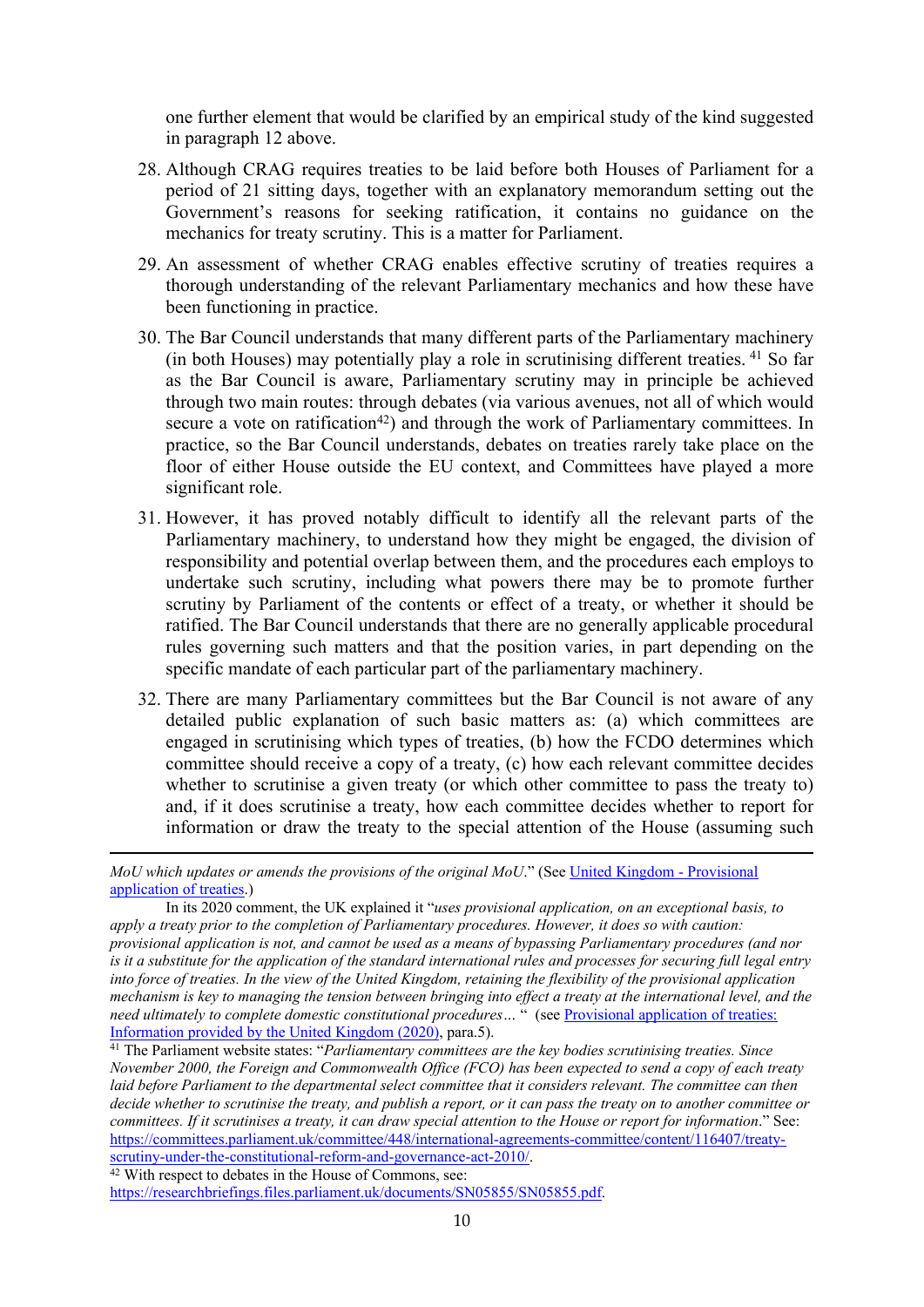powers exist). In general terms, the Bar Council is aware that certain Parliamentary Committees have accumulated particular experience of treaty scrutiny (including, principally, the House of Lords EU Committee and, more recently, the International Agreements Committee<sup>43</sup>) and have acquired influence and respect in consequence. It is also aware that these and other committees which have considered the issue of treaty scrutiny practice have recently published reports identifying what are seen as shortcomings in CRAG.<sup>44</sup>

- 33. The Bar Council is strongly of the view that the state of affairs described in the previous paragraph is inimical to a serious and educated public interest in treaty matters, and is confident that the Committee will be looking to ways of ameliorating it. The Bar Council would welcome a comparative study of the current practice of Committees in regard to treaties,<sup>45</sup> with recommendations for its rationalisation.
- 34. The Bar Council is also unclear whether each relevant committee which is involved in scrutinising treaties is able to receive advice other than from the Government in cases where there may be particular outside expertise in the subject matter of the treaty. As a result, the Bar Council is simply not in a position to know whether or how it might itself be able in future to offer assistance to Parliamentary Committees in their treaty scrutiny function.

# **b) Other international 'agreements' (non-legally binding)**

- 35. The Bar Council notes (see paragraph 26 above) that CRAG was designed to apply only to treaties, i.e., agreements (whatever their formal designation) which are binding under international law.<sup>46</sup> It does not apply to other international documents which, even though arrived at by some form of 'agreement' between Governments, are not intended by them to be legally binding. It follows that there is no opening under CRAG for Parliamentary scrutiny of other intergovernmental understandings of that kind.
- 36. It is not at first sight clear, however, what advantage would be gained by attempting to extend CRAG to such other informal intergovernmental understandings, except perhaps in very limited circumstances (as to which see paragraph 39(b) below). To do so would seem to pose acute problems of definition and demarcation, not as between binding and non-binding instruments, but as between those in the latter category that might justify some form of scrutiny and those which don't.<sup>47</sup> It might moreover entail bringing within the net an incalculably large number of documents, some of which will not be public for understandable reasons, owing to the areas with which they deal, e.g., security and intelligence, joint weapons programmes, police cooperation, control

<sup>&</sup>lt;sup>43</sup> The House of Lords International Agreements Committee was formerly a sub-committee of the EU Committee.

<sup>44</sup> See the reports of the Lords Constitution Committee (April 2019), the Lords EU Committee (June 2019), the Commons International Trade Committee (December 2018), and the Lords International Agreements Sub-Committee (July 2020).

<sup>&</sup>lt;sup>45</sup> To cover such topics as: whether explanatory memoranda are sufficiently informative; whether 21 days is long enough and the implications if this period were to be changed or provision made for extensions on request; whether there have been instances when a debate had been requested but time was not made available; and the operation in practice of the exceptional circumstances provision in s.22.

<sup>46</sup> S.25(1), CRAG. See also paragraph 4 above.

<sup>47</sup> An instructive current example is the recent New Atlantic Charter 2021

[<sup>\(</sup>https://www.gov.uk/government/publications/new-atlantic-charter-and-joint-statement-agreed-by-the-pm-and](https://www.gov.uk/government/publications/new-atlantic-charter-and-joint-statement-agreed-by-the-pm-and-president-biden/the-new-atlantic-charter-2021)[president-biden/the-new-atlantic-charter-2021](https://www.gov.uk/government/publications/new-atlantic-charter-and-joint-statement-agreed-by-the-pm-and-president-biden/the-new-atlantic-charter-2021)) which, although based on international agreement at high level, is plainly not binding in any legal sense, and which, if Parliamentary attention were called for, would not be by a treaty scrutiny process.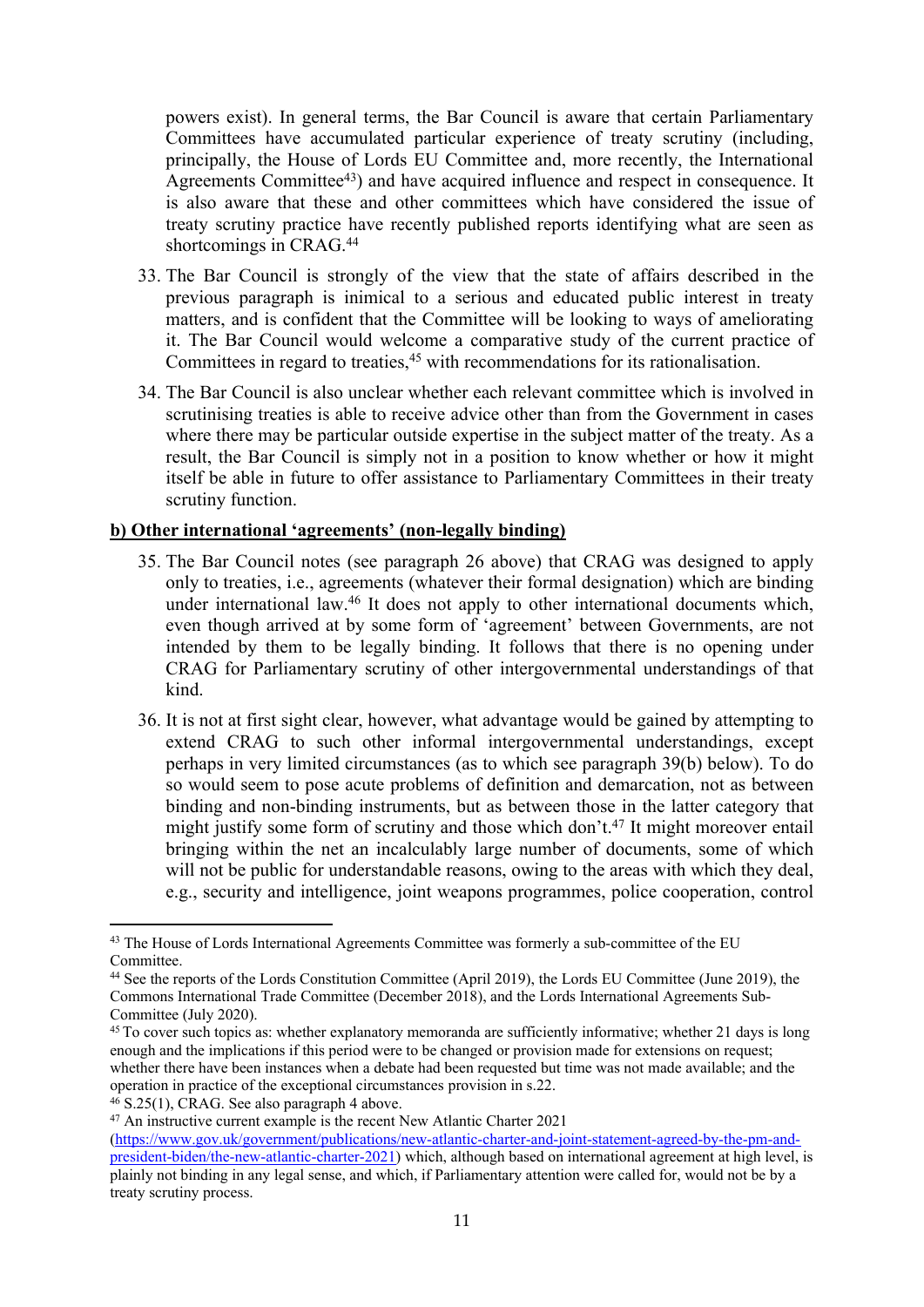of nuclear materials, and the like. The Bar Council will therefore, as already indicated, limit its focus to treaties properly so called, and in particular those designed to be given effect in UK law.

37. However, the Bar Council notes the existence of a limited category of international exchanges which even if they are (or are said to be) non-binding and are not implemented through legislation, may still be capable of having an impact on the domestic plane. For example, the Harry Dunn case has highlighted an exchange of notes relevant to the diplomatic status and immunities of certain US personnel in the UK, which had not previously been made public. The Bar Council is not able to comment further, as the matter is currently before the courts, but mentions it as an example of an international exchange which, irrespective of whether it amounts to a treaty, had a direct impact on the operation of the law in the UK.

# **Question 6: How effectively are constitutional conventions, such as remaining aspects of the Ponsonby rule on making time for treaty debates, and informing Parliament of nontreaty international agreements, operating alongside CRAG? Do these conventions need to be formalised?**

- 38. This question appears to assume the existence of constitutional conventions "*on making time for treaty debates, and informing Parliament of non-treaty international agreements, operating alongside CRAG*". The Bar Council is however unaware of whether this is the case in practice, and therefore reserves further comment for the time being.
- 39. Subject to the above, the Bar Council makes the general observation that, while there is certainly a potential role for constitutional conventions in the area of treaty-making, specific undertakings by the Government would provide greater clarity and certainty. In particular, the Bar Council would welcome written guidance identifying the criteria which the Government apply in deciding
	- a. whether "*exceptional*" circumstances exist for the purpose of CRAG s.22; and
	- b. under what circumstances Parliament could or would be informed about informal intergovernmental exchanges or understandings which are not regarded as legally binding but which may have significant domestic effects. The Bar Council notes that during the passage of CRAG the then Lord Chancellor accepted that some such instruments might be examined by a Select Committee on an ad hoc basis, if need be in confidence.<sup>48</sup>

*Mr Straw:* I think, my Lord, they would have to be done on an *ad hoc* basis. It is certainly the case that there could be a memorandum of understanding on X, which is a much bigger issue, than a treaty on Y. What, however, we have to deal with here is the legal status of these instruments. Since memoranda of understanding do not have the same status in international law as treaties, presumably that was why it was

<sup>48</sup> See the Joint Committee on the Draft Constitutional Renewal Bill, Volume II: Evidence, Session 2007-8, Q752, pp.331-332, at [https://publications.parliament.uk/pa/jt200708/jtselect/jtconren/166/166ii.pdf](https://protect-eu.mimecast.com/s/wFNNCBgpAc7Rz7phNtyTN?domain=publications.parliament.uk), which records the following exchange:

<sup>&</sup>quot;**Q752** *Lord Williamson of Horton:* This is a specific point on treaties. We have been told that many treaty-like documents, such as memoranda of understanding, exchange of letters between governments, UN security resolutions and so on, may be more important in their effect than most treaties but do not fall under the Ponsonby Rule. I think, for example, the stationing of ballistic missiles, which is pretty important, was the subject of a memorandum of understanding between the US and the UK. What steps would the Government foresee to ensure effective scrutiny of such documents? It is a bit weird to settle everything on treaties but to leave out some very important things.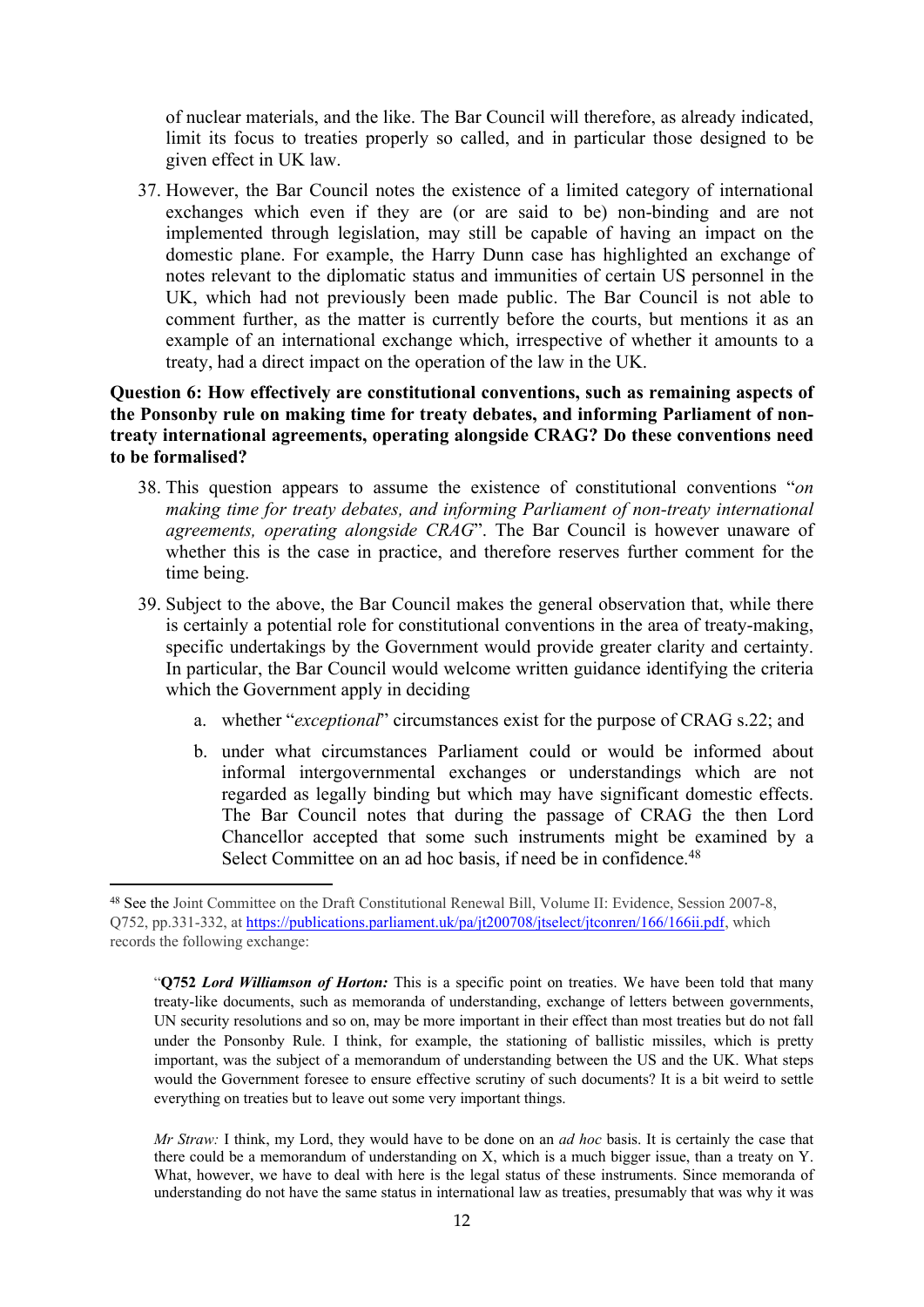# **Question 7: Should scrutiny of treaty making be more integrated with scrutiny of corresponding implementing legislation?**

- 40. One of the Bar Council's chief interests is in promoting mechanisms that lead to considered and well-drafted legislation including that which results from the treatymaking process. The Bar Council's assumption is that Parliament and Government will be at one in the objective that the UK's domestic laws and international obligations should be in harmony with one another, and that the former should not avoidably put the UK in breach of the latter.
- 41. As noted in paragraphs 4 and 16 above, the Government will only proceed to take steps towards ratification of a treaty after any implementing legislation has been adopted. This has meant in practice, so it appears, that the laying of the treaty before Parliament pursuant to s.20 of CRAG will also be postponed until that stage.
- 42. This position has its logic, in that the CRAG process is directed specifically to the formal decision to ratify or not. Nevertheless, in the case of treaties requiring implementation through the adoption of primary legislation, the debate in Parliament on the Bill is likely to touch on the substance of the treaty. Such scrutiny will often, however, to be incidental to consideration of the substance of the Government Bill, rather than being focussed on the treaty itself or on whether it should be ratified.
- 43. In the different situation where a new treaty can be implemented through delegated legislation under already existing powers, the procedure to be followed will depend upon the terms of the relevant primary legislation.<sup>49</sup> If the relevant legislation provides for the negative resolution procedure, there will be a correspondingly reduced opportunity for Parliamentary scrutiny. In certain recent instances, notably in respect of rolled-over trade agreements in the wake of UK exit from the EU, the laying of the draft statutory instrument has not preceded the laying of the treaty under CRAG.<sup>50</sup>

chosen to be a memorandum of understanding rather than a treaty, then it would not fall within this area. For the future, I could envisage that, if such a memorandum were disclosable, albeit in confidence, it might be examined by a Select Committee, it might be examined by Intelligence and Security Committee, and certainly would have been examined, I suspect, by at least the chairmen of the relevant Congressional Intelligence and Security Committees."

As regards the Harry Dunn case referred to in paragraph 33 above, the there was a subsequent 2020 exchange of notes and the Bar Council understands the Foreign Secretary made a [written](https://protect-eu.mimecast.com/s/j8nSCzm5DsMwOMQc4B5f_?domain=questions-statements.parliament.uk) [statement](https://protect-eu.mimecast.com/s/j8nSCzm5DsMwOMQc4B5f_?domain=questions-statements.parliament.uk) to Parliament, informing it of the existence and essence of the exchange.

<sup>&</sup>lt;sup>49</sup> The applicable procedure stipulated by the relevant primary legislation varies considerably. Certain legislation relating to particular categories of treaties expressly require a positive resolution of the House of Commons approving a draft Order in Council: see e.g, as regards double taxation treaties, Taxation (International and Other Provisions) Act 2010, s.2, 3 and 5(2) (although such treaties are in any case among those excluded from the scope of application of CRAG: see CRAG, s.23(1)). Under the Taxation (Cross-border Trade) Act 2018, the adoption of regulations in relation to import, export and excise duty (including, for instance, those adopted in order to implement a free trade agreement) are subject to the 28-day affirmative procedure and are subject to annulment pursuant to resolution of the House of Commons. Under ss.1(1), 2(1) and 4 and Sch. 2 and 3, Trade Act 2021, different procedures apply for the adoption of regulations implementing the Agreement on Government Procurement and rolled-over international trade agreements (including free trade agreements) depending on whether they are made by a Minister or devolved authority acting alone, or by a Minister acting jointly with a devolved authority

<sup>&</sup>lt;sup>50</sup> Such an approach has occurred notably with implementation of post-Brexit trade agreements, where the Government in its Explanatory Memoranda has on occasion stated that tariffs and tariff quotas will be implemented under regulations to be made under the Taxation (Cross-border Trade) Act 2018. See e.g. the Explanatory Memorandum in respect of the UK-Turkey Free Trade Agreement: Department for International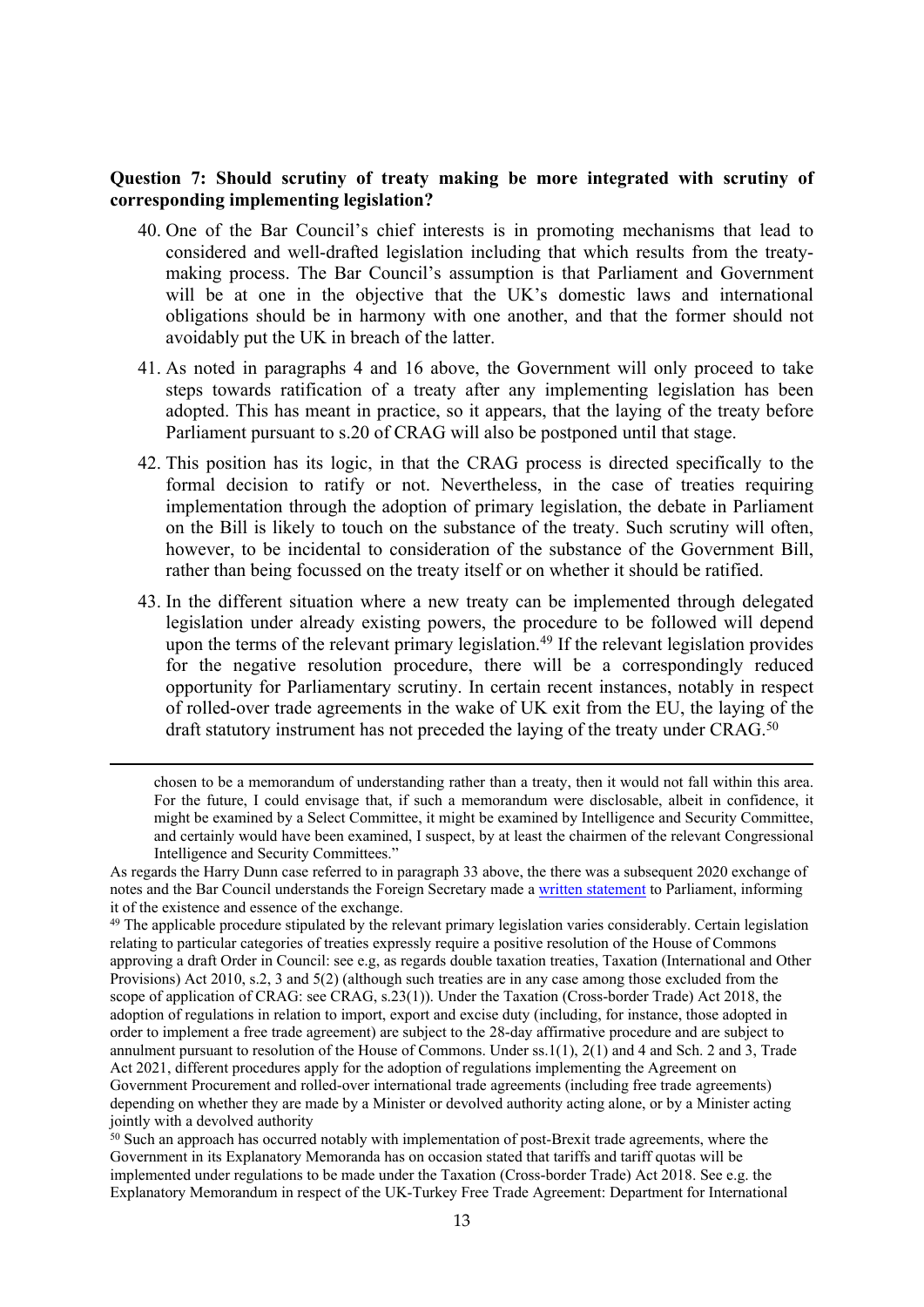- 44. In other cases, in which ratification of the treaty does not require implementing legislation, either because the treaty has no effect as such on domestic law, or because domestic law is already compliant, the only opportunity for Parliamentary scrutiny will be when the treaty is laid before Parliament under CRAG.
- 45. It appears from the above that, under current procedures, Parliamentary scrutiny of whether a treaty should be ratified often comes as the last stage in the process, and that there is a disconnect between, on the one hand, scrutiny of whether a treaty should be ratified, and, on the other, scrutiny of the manner in which relevant obligations are to be implemented in the domestic legal system.
- 46. In these circumstances, the Bar Council recommends that:
	- a. in those cases where the passing of primary legislation is required for implementation, the connection with the underlying treaty should in all cases, as a matter of routine, be made clear in any White Paper and/or the explanatory notes to the Bill and the text of the treaty be made available to Parliament at latest at the same time as publication of the Bill. In this manner, even in advance of the formal laying of the treaty under CRAG, scrutiny of the treaty and whether or not it should be ratified can form a part of, and inform, the debate on the implementing legislation.
	- b. as regards those treaties which can be implemented via statutory instrument under existing powers, it would in general enhance the opportunity for effective scrutiny if any relevant implementing legislation is laid either in advance of, or at latest at the same time as, the treaty itself is laid under CRAG.
- 47. The opportunities for realistic scrutiny will also be enhanced if, as a matter of course, in all cases when a draft statutory instrument intended to implement a treaty is laid before Parliament, the accompanying Explanatory Note makes clear the connection with the treaty it is intended to implement, and the text of the treaty is made available to Parliament. This has already been the approach in some fields (e.g. statutory instruments made under s.3(1) of the Consular Relations Act 1968 to give effect to bilateral consular treaties). Such an approach would provide an enhanced opportunity for scrutiny of the treaty at the same time as the terms of the implementing statutory instrument, and could be undertaken even if the laying of the treaty under CRAG is not expected to take place for some time.

# **Question 8: How effectively is the implementation of international treaties, including the decisions of new decision-making bodies, being scrutinised?**

48. This question takes the enquiry beyond Parliamentary scrutiny of treaty-making as such. The Bar Council notes that, while there is much to be said for a mechanism for reporting and recording formal amendments to treaties in force for the UK, in the

[https://assets.publishing.service.gov.uk/government/uploads/system/uploads/attachment\\_data/file/964278/EM\\_C](https://assets.publishing.service.gov.uk/government/uploads/system/uploads/attachment_data/file/964278/EM_CS_Turkey_1.2021_UK_Turkey_Free_Trade_Agreement.odt) [S\\_Turkey\\_1.2021\\_UK\\_Turkey\\_Free\\_Trade\\_Agreement.odt,](https://assets.publishing.service.gov.uk/government/uploads/system/uploads/attachment_data/file/964278/EM_CS_Turkey_1.2021_UK_Turkey_Free_Trade_Agreement.odt) para.5.1; Explanatory Memorandum in respect of

the Interim Agreement establishing the UK/Cameroon Economic Partnership: Department for International Trade, *Explanatory Memorandum on the Interim Agreement establishing an Economic Partnership Agreement between the United Kingdom of Great Britain and Northern Ireland and the Republic of Cameroon* (20 April 2021):

Trade, *Explanatory Memorandum on the Free Trade Agreement between the United Kingdom of Great Britain and Northern Ireland and the Republic of Turkey* (24 February 2021):

[https://assets.publishing.service.gov.uk/government/uploads/system/uploads/attachment\\_data/file/978693/EM\\_](https://assets.publishing.service.gov.uk/government/uploads/system/uploads/attachment_data/file/978693/EM_MS_2.2021_UK_Cameroon_Interim_Agreement_Economic_Partnership.odt) [MS\\_2.2021\\_UK\\_Cameroon\\_Interim\\_Agreement\\_Economic\\_Partnership.odt,](https://assets.publishing.service.gov.uk/government/uploads/system/uploads/attachment_data/file/978693/EM_MS_2.2021_UK_Cameroon_Interim_Agreement_Economic_Partnership.odt) para.5.1.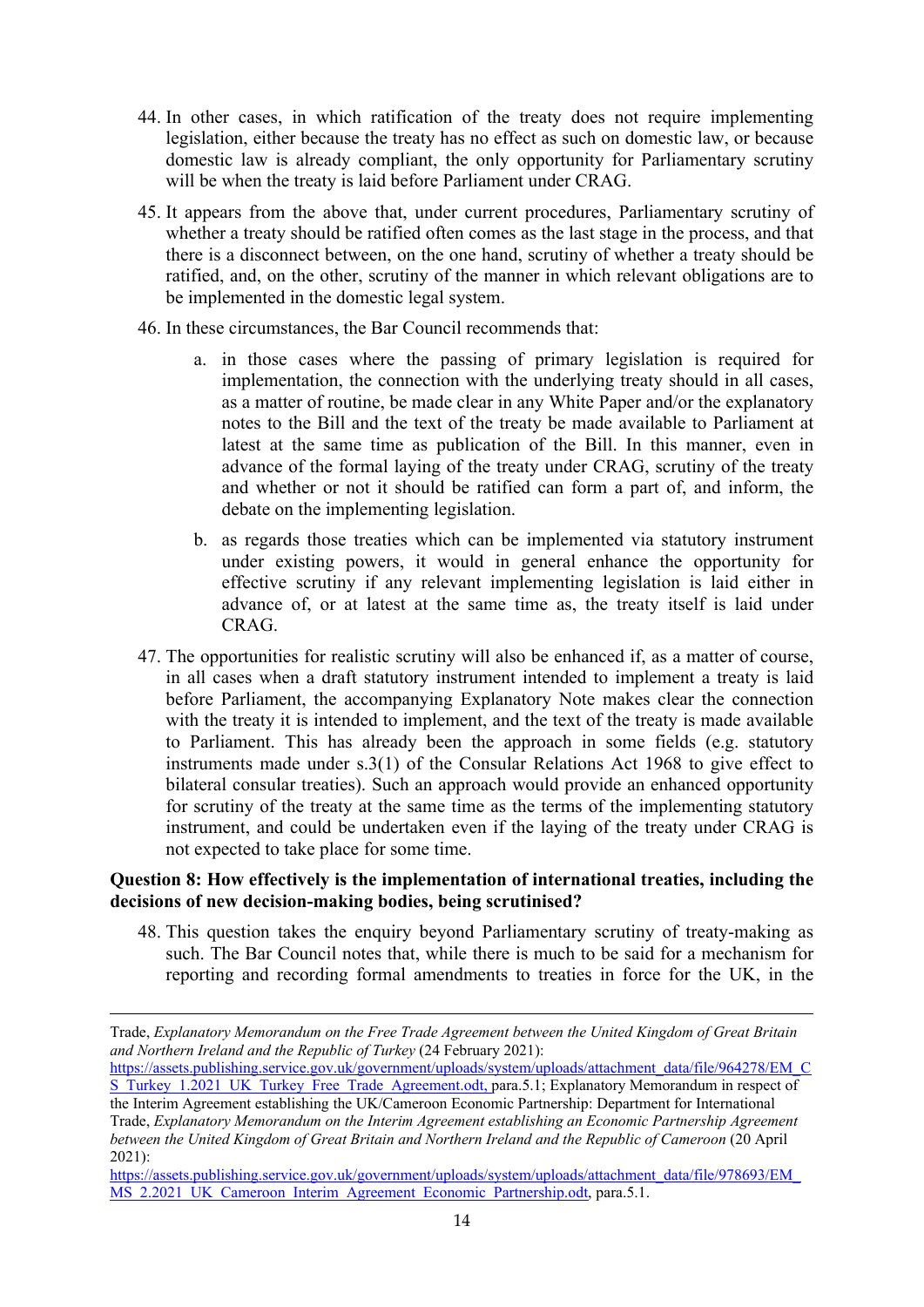typical case the amendment can itself only take place by treaty, which would thus come under the standard scrutiny process in its own right. Less formal amendment procedures are less common (although included in a number of trade agreements, where "joint governance" bodies are given the power to make amendments, normally on technical aspects); such powers of amendment are most appropriately dealt with when the parent treaty comes under scrutiny in the first place. Moreover, to extend the present scope of scrutiny so as to embrace the 'regulations, rules, measures, decisions or similar instruments' currently excluded by s.25(2) of CRAG is likely to sweep up a huge array of subsidiary instruments (including, to take two examples, binding decisions of dispute settlement bodies, and decisions of the UN Security Council under Ch. VII of the UN Charter), which are simply not suited to being subjected to a scrutiny process.

# **4) ROLE OF THE HOUSE OF COMMONS**

**Question 9: What role should Parliament, and the House of Commons in particular, have at** *different stages* **of the treaty making and implementation process?**

**Question 10: What role should Parliament, and the House of Commons in particular, have in relation to** *different types* **of treaties, and on what basis?**

**Question 11: Given that international agreements affect people's lives, how can the House of Commons increase the democratic accountability of international agreements?**

- 49. The Bar Council proceeds on the basis of the following objectives, which have its full support:
	- a. the constitutional allocation of functions to Parliament and to the Executive should be maintained and respected, and a harmonious relationship between them in the treaty-making field should be encouraged;
	- b. the competences and special perspectives of the devolved administrations, OTs and CDs should be respected; and
	- c. the standing of the UK's courts and legal professions should be maintained, and so far as possible enhanced.
- 50. The assumption is that the framework for such a process will for the foreseeable future remain that laid down in CRAG. That puts much of the responsibility in the hands of Government, and therefore much of the focus on ensuring its sustained engagement with Parliament, but at the same time a correlative responsibility on Parliament in ensuring a constructive response in return. The Bar Council nurtures the hope that a revised and improved scrutiny process might, at its best, generate expert and authoritative reports on individual treaties which could be of real help to a wide variety of users in understanding treaties and interpreting and applying them.
- 51. There is no 'legal' answer to the question of whether some treaties merit greater scrutiny by Parliament (or the House of Commons) than others under CRAG or any other process. To an extent any answer must be informed by the volume and practicalities of modern treaty practice referred to at paragraphs 11-12. For this reason, and as elaborated below, at paragraph 64, the Bar Council suggests that consideration of any scrutiny process consider inclusion of a 'triage' function so the scrutiny body can make that assessment itself treaty by treaty.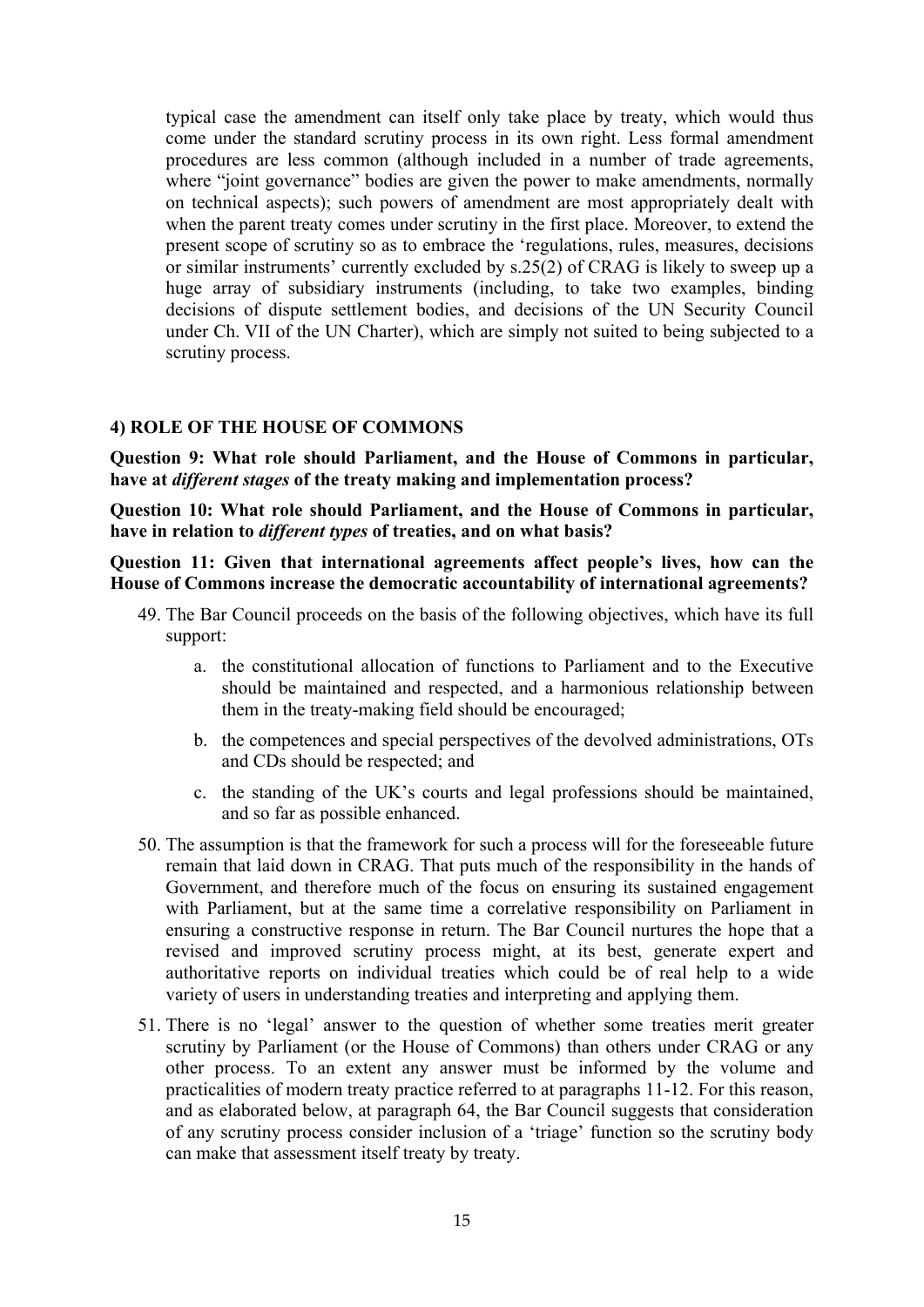#### **5) INFORMATION AND RESOURCING REQUIREMENTS**

# **Question 12: How, and at what stages of the treaty making process, should the Government share information with Parliament?**

- 52. Much as with the question of what role Parliament, and the House of Commons in particular, should have at different stages of the treaty-making and implementation process or in relation to different types of treaties, there is no discernibly 'legal' answer to this question. The answer ought rather to emerge pragmatically in each case in the light of the practical realities of treaty-making and the principles set out above.
- 53. There may be sensitivities which impose secrecy or which otherwise make it undesirable to share information more widely than strictly necessary. Disclosure of information may compromise the UK's negotiating position. That said, the Bar Council sees no reason why the general principle should not be that all information capable of being shared with the relevant Committee or Committees should be shared as early as possible, subject to any necessary safeguards (discussed further below at paragraphs 55-60).
- 54. Lastly, though the question is posed in the context of treaties, it is perhaps more acute in the context of non-legally binding intergovernmental understandings, which may be entered into precisely because sensitivities of one sort or another make it unrealistic to conclude a formal treaty (see also paragraph 39(b) above).

### **Question 13: Should Parliament have access to confidential information and, if so, what mechanisms might assure the continued confidentiality of that information?**

- 55. In accordance with the answer to the previous question, it is difficult to be prescriptive as to whether confidential information should routinely be made available to Parliament as a whole, or even to more restricted groups within Parliament, such as committees.
- 56. Even on the basis that the presumption should be one of transparency and that information will be shared as early as possible, the decision as to what information (including confidential information) should be shared with Parliament, at what point in the treaty-making process, and subject to what safeguards to preserve any confidentiality must be one for the Government.
- 57. As to the mechanisms that might assure the continued confidentiality of that information, the expectation must be that any attempt by a member of the public to seek disclosure of information provided in confidence could be resisted under the exemptions from disclosure in the Freedom of Information Act 2000, namely ss.27 (international relations), 34 (Parliamentary privilege), 36 (prejudice to the conduct of public affairs) and 41 (information imparted in confidence).
- 58. The DIT has proposed that committees scrutinizing the negotiation of Free Trade Agreements (FTAs) could receive private briefings from negotiating teams which would need to be on an understanding of confidentiality.<sup>51</sup> This has been welcomed by the House of Lords EU Committee.<sup>52</sup> The Bar Council is unaware whether this has

<sup>&</sup>lt;sup>51</sup> Department for International Trade, "Processes for making free trade agreements after the United Kingdom has left the European Union", Command Paper, February 2019, p.6.

<sup>&</sup>lt;sup>52</sup> "Treaty scrutiny: working practices" by the House of Lords European Union Committee (11th Report of Session 2019-21, p.23.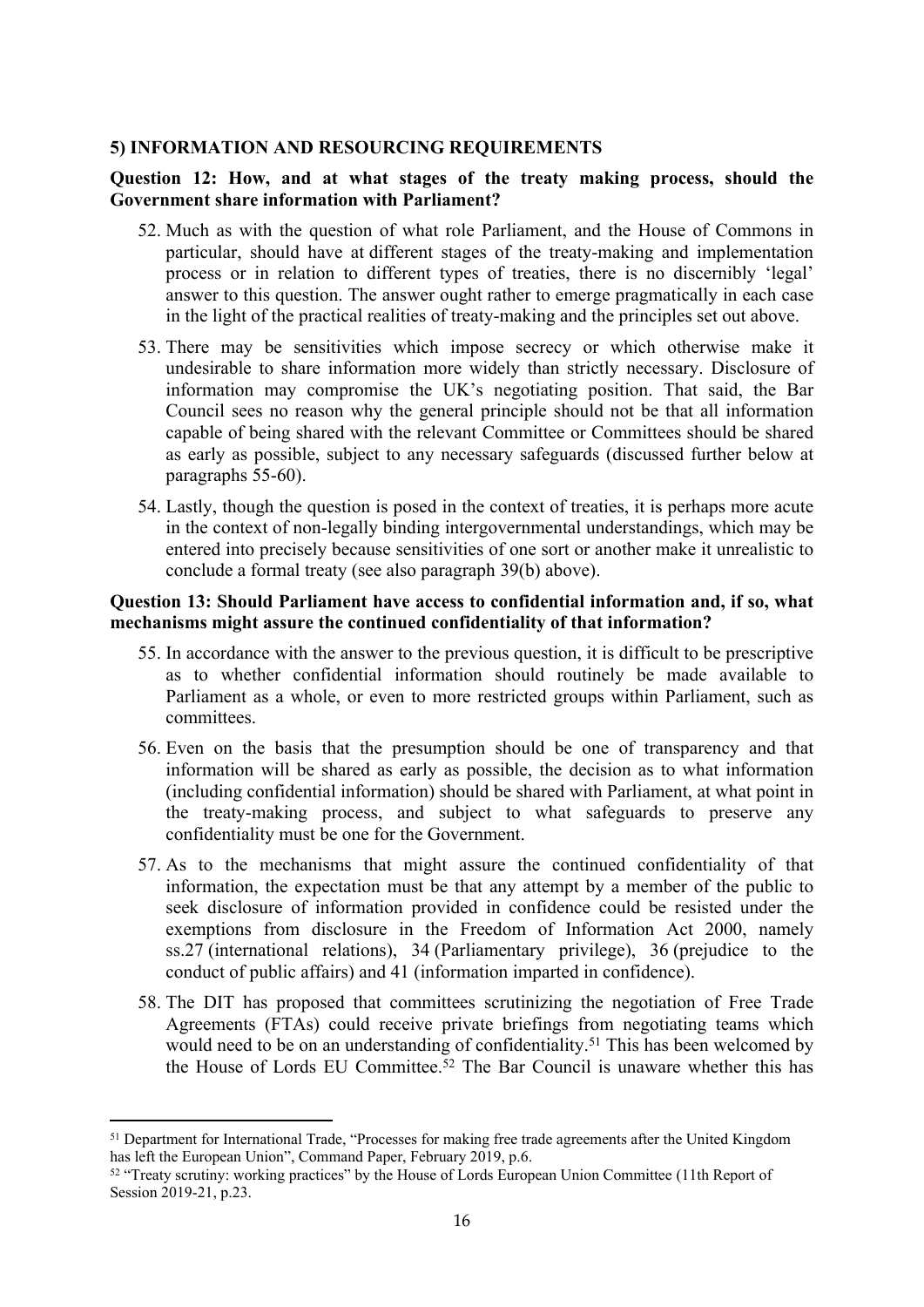taken place or how well it has worked in practice, including to protect the confidentiality of the information shared.

- 59. The more difficult question is how to protect such information from inadvertent or intentional disclosure by the members of Parliament (and any support staff) to whom it has been communicated, given that disclosure of such sensitive information could prejudice the UK's negotiating position or damage the public interest in some other way.
- 60. Mechanisms deployed in other contexts, such as court proceedings,<sup>53</sup> to protect confidential information might provide useful precedents to be explored. These include closed or private hearings, confidentiality rings, limited numbered copies being made available, material being made available to read only in a specified secure location, redactions and gisting.<sup>54</sup>

# **Question 14: What treaty information should be publicly available in respect of the UK's current treaty obligations and to facilitate scrutiny of new treaties?**

- 61. The Committee on Standards in Public Life states that "holders of public office should act… in an open and transparent manner. Information should not be withheld from the public unless there are clear and lawful reasons for so doing".<sup>55</sup> However, there will be some circumstances in which it is necessary to keep information confidential, e.g., to protect national security or international relations, or where disclosure might compromise the UK's negotiating position.
- 62. The Government already provides a large amount of information publicly online on gov.uk on existing treaties and concerning negotiations of new treaties (such as press releases by ministers), and on legislative processes including those concerning the adoption of implementing legislation.
- 63. In so far as members of the public seek information not published online, in the Bar Council's view the current legislative framework in the Freedom of Information Act 2000 is sufficient for both the purpose of providing the public with a route to access such information, in so far as it is not already available, and withholding information where it falls within one of the exemptions or would be unreasonably burdensome.

# **Question 15: What sort of expertise does Parliament need to scrutinise treaties?**

- 64. It follows from paragraphs 11-12 that it is inherently unlikely that any given Parliamentary Committee would have the expertise, including in particular the specialised legal expertise, needed to perform a useful scrutiny of all treaties across the board. That would seem, in turn, to imply the following consequences:
	- a. Treaties have two aspects: the specifically treaty-like characteristics of a particular instrument (Parties, entry-into-force, reservations, amendment or modification, withdrawal, settlement of disputes, and the like) versus its substantive provisions governing the treaty's main subject-matter. This mirrors the distinction between the expertise and oversight function of the FCDO over UK treaties and treaty practice in general, and the subject-matter expertise of whichever Government Department carries policy responsibility (and there may be more than one) for a treaty's substantive content. Any new scrutiny

<sup>&</sup>lt;sup>53</sup> Though breach in the context of judicial proceedings carries with it the threat of contempt proceedings.

<sup>&</sup>lt;sup>54</sup> Providing some form of summary or reformulation that would convey any point of substance without causing harm to the public interest.

<sup>55</sup> The Committee on Standards in Public Life, "The Seven Principles of Public Life", published 31 May 1995, [https://www.gov.uk/government/publications/the-7-principles-of-public-life/the-7-principles-of-public-life--2.](https://www.gov.uk/government/publications/the-7-principles-of-public-life/the-7-principles-of-public-life--2)